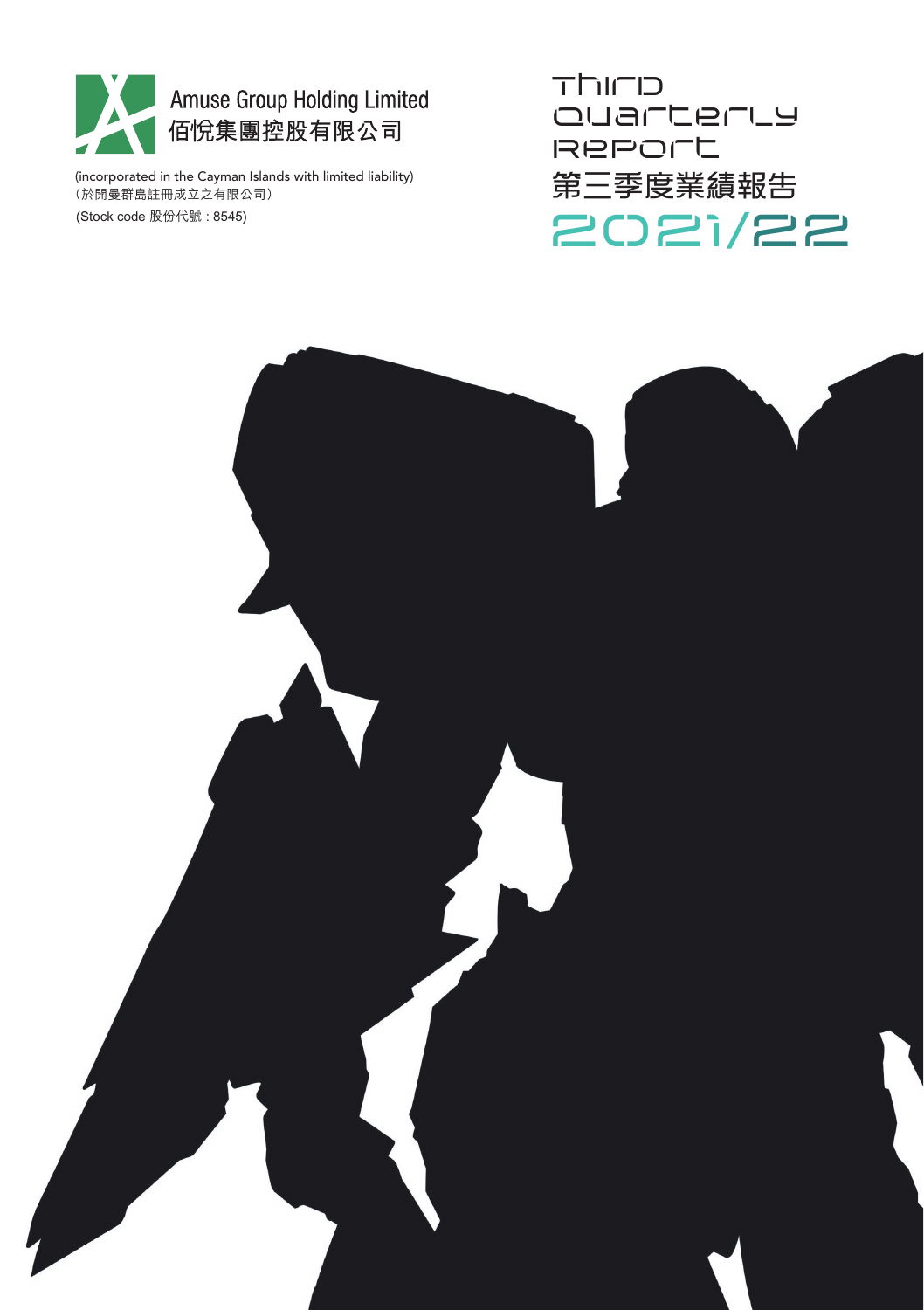# CHARACTERISTICS OF GEM OF THE STOCK EXCHANGE OF HONG KONG LIMITED (THE "STOCK EXCHANGE")

GEM has been positioned as a market designed to accommodate companies to which a higher investment risk may be attached than other companies listed on the Stock Exchange. Prospective investors should be aware of the potential risks of investing in such companies and should make the decision to invest only after due and careful consideration. The greater risk profile and other characteristics of GEM mean that it is a market more suited to professional and other sophisticated investors.

Given the emerging nature of companies listed on GEM, there is a risk that securities traded on GEM may be more susceptible to high market volatility than securities traded on the main board of the Stock Exchange and no assurance is given that there will be a liquid market in the securities traded on GEM.

Hong Kong Exchanges and Clearing Limited and the Stock Exchange take no responsibility for the contents of this report, make no representation as to its accuracy or completeness and expressly disclaim any liability whatsoever for any loss howsoever arising from or in reliance upon the whole or any part of the contents of this report.

This report, for which the directors (the "Directors") of Amuse Group Holding Limited (the "Company") collectively and individually accept full responsibility, includes particulars given in compliance with the Rules Governing the Listing of Securities on GEM of the Stock Exchange (the "GEM Listing Rules") for the purpose of giving information with regard to the Company. The Directors, having made all reasonable enquiries, confirm that, to the best of their knowledge and belief, the information contained in this report is accurate and complete in all material respects and not misleading or deceptive, and there are no other matters the omission of which would make any statement herein or this report misleading.

This report will remain on the Stock Exchange's website at www.hkexnews.hk, the GEM website at www.hkgem.com, on the "Latest Company Announcements" page for at least seven days from the date of its posting. This report will also be published on the Company's website at www.amusegroupholding.com.

香港聯合交易所有限公司(「聯交 所1) GFM 的特色

GEM **乃為較於聯交所上市的其他公司帶 有更高投資風險的公司提供上市的市場。 有意投資者應瞭解投資於該等公司的潛在 風險,並應經過審慎周詳考慮後方作出投 資決定。**GEM **的較高風險及其他特色表 示**GEM**較適合專業及其他資深投資者。**

**由於** GEM **上市公司新興的性質使然,在** GEM **買賣的證券可能會承受較於聯交所 主板買賣的證券為高的市場波動風險,同 時亦無法保證在**GEM **買賣的證券會有高 流通量的市場。**

香港交易及結算所有限公司及聯交所對本 報告的內容概不負責,對其準確性或完整 性亦不發表任何聲明,並明確表示概不對 因本報告全部或任何部分內容而產生或因 依賴該等內容而引致的任何損失承擔任何 責任。

本報告的資料乃遵照聯交所GEM 證券上 市規則(「GEM 上市規則」)而刊載,旨在 提供有關佰悅集團控股有限公司(「本公 司」)的資料,本公司董事(「董事」)願就 本報告的資料共同及個別地承擔全部責任。 各董事在作出一切合理查詢後,確認就其 所深知及確信,本報告所載資料在各重要 方面均屬準確完備,沒有誤導或欺詐成分, 且並無遺漏其他事項,足以令致本報告所 載任何陳述或本報告產生誤導。

本報告將於聯交所網站www.hkexnews.hk, GEM 網站 www.hkgem.com 內「最新公司 公 告 」一 頁 於 刊 發 日 期 起 計 最 少 保 存 七 天。本 報 告 亦 將 於 本 公 司 之 網 站 www.amusegroupholding.com 內刊發。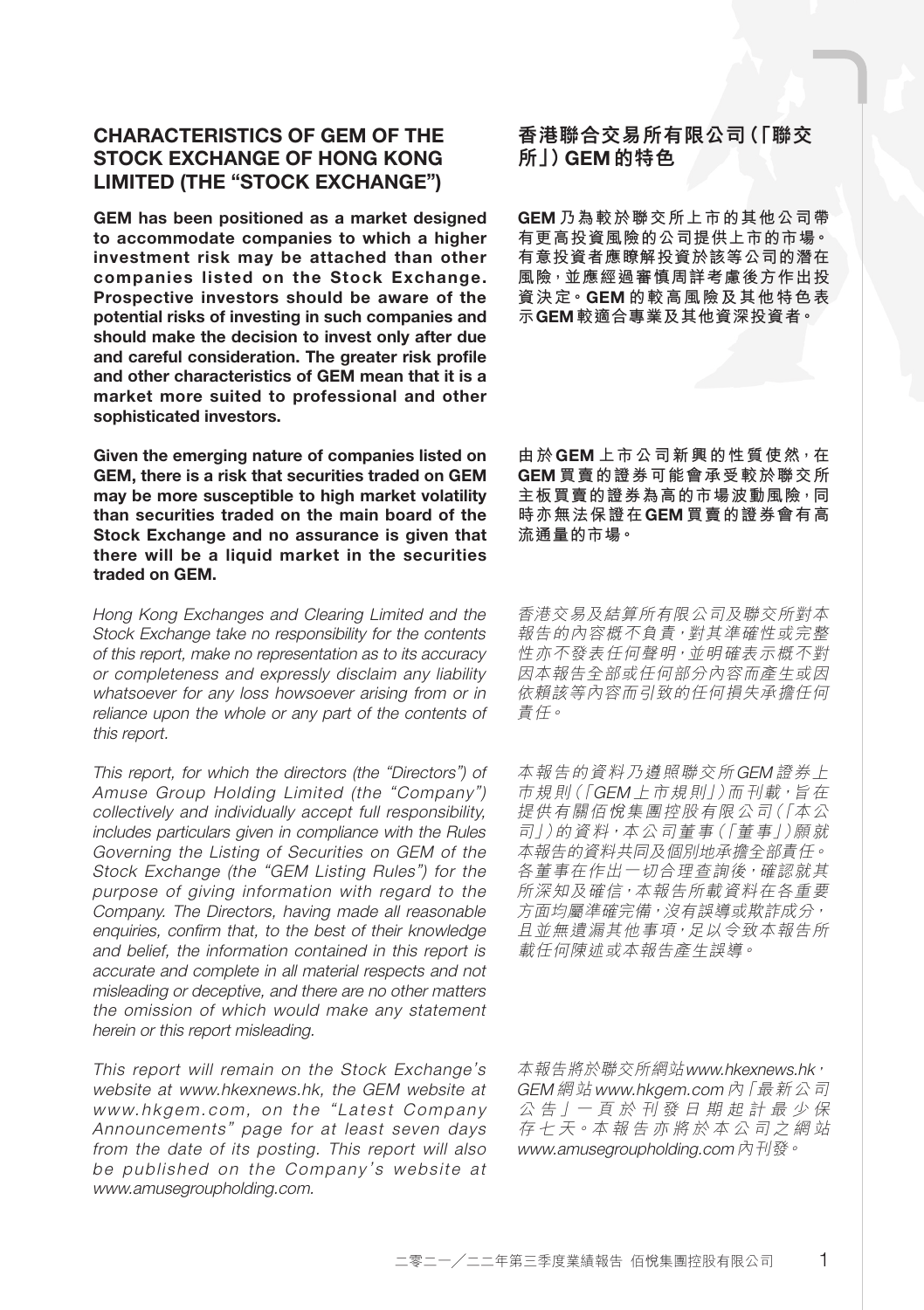# CONTENTS **目 錄**

| Corporate Information<br>公司資料                                                                                        | з  |
|----------------------------------------------------------------------------------------------------------------------|----|
| Unaudited Condensed Consolidated Statement of Profit or<br>Loss and Other Comprehensive Income<br>未經審核簡明綜合損益及其他全面收益表 | 5  |
| Unaudited Condensed Consolidated Statement of<br>Changes in Equity<br>未經審核簡明綜合權益變動表                                  | հ  |
| Notes to the Unaudited Condensed Consolidated<br><b>Financial Statements</b><br>未經審核簡明綜合財務報表附註                       |    |
| Management Discussion and Analysis<br>管理層討論及分析                                                                       | 13 |
| Other Information<br>其他資料                                                                                            | 20 |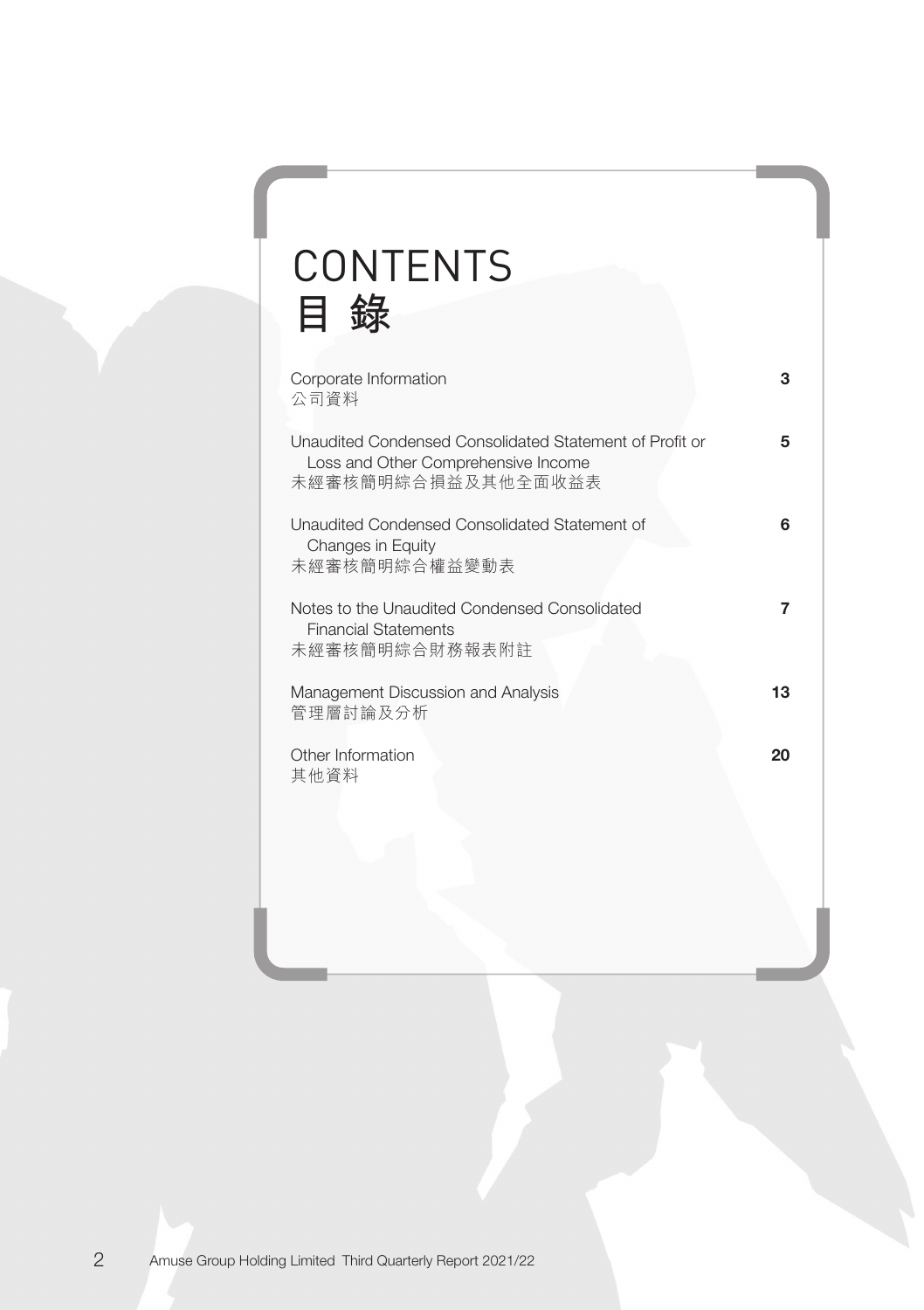# CORPORATE INFORMATION

# Board of Directors

# Executive Directors

Mr. Li Wai Keung (Chairman and chief executive officer) Mr. To Hoi Pan Ms. Lee Kwai Fong

# Non-executive Directors

Mr. Lee Ming Yeung Michael (appointed on 30 September 2021) Mr. Wei Qing (appointed on 30 September 2021) Mr. Chu Wai Tak (appointed on 1 December 2021)

#### Independent Non-executive Directors

Mr. Yu Pui Hang Ms. Chow Chi Ling Janice Ms. Ren Hongyan Ms. Kwok Wai Ling (appointed on 1 December 2021)

#### Company Secretary

Mr. To Hoi Pan

## Compliance Officer

Mr. To Hoi Pan

# Authorised Representatives

Mr. Li Wai Keung Mr. To Hoi Pan

# Audit Committee

Ms. Chow Chi Ling Janice (Chairlady of Audit Committee) Mr. Yu Pui Hang Ms. Ren Hongyan

# Remuneration Committee

Mr. Yu Pui Hang (Chairman of Remuneration Committee) Ms. Chow Chi Ling Janice Ms. Ren Hongyan

# Nomination Committee

Ms. Ren Hongyan (Chairlady of Nomination Committee) Mr. Yu Pui Hang Ms. Chow Chi Ling Janice

# 公司資料

# **董事會**

執行董事 李偉強先生(主席兼行政總裁) 杜海斌先生 李桂芳女士

# 非執行董事

李明揚先生 (於二零二一年九月三十日獲委任) 魏青先生 (於二零二一年九月三十日獲委任) 朱偉德先生 (於二零二一年十二月一日獲委任)

# 獨立非執行董事

余沛恒先生 周緻玲女士 任紅燕女士 郭惠玲女士 (於二零二一年十二月一日獲委任)

公司秘書 杜海斌先生

合規主任 杜海斌先生

# 授權代表 李偉強先生

杜海斌先生

# 審核委員會

周緻玲女士 (審核委員會主席) 余沛恒先生 任紅燕女士

# 薪酬委員會

余沛恒先生 (薪酬委員會主席) 周緻玲女士 任紅燕女士

# 提名委員會

任紅燕女士(提名委員會主席) 余沛恒先生 周緻玲女士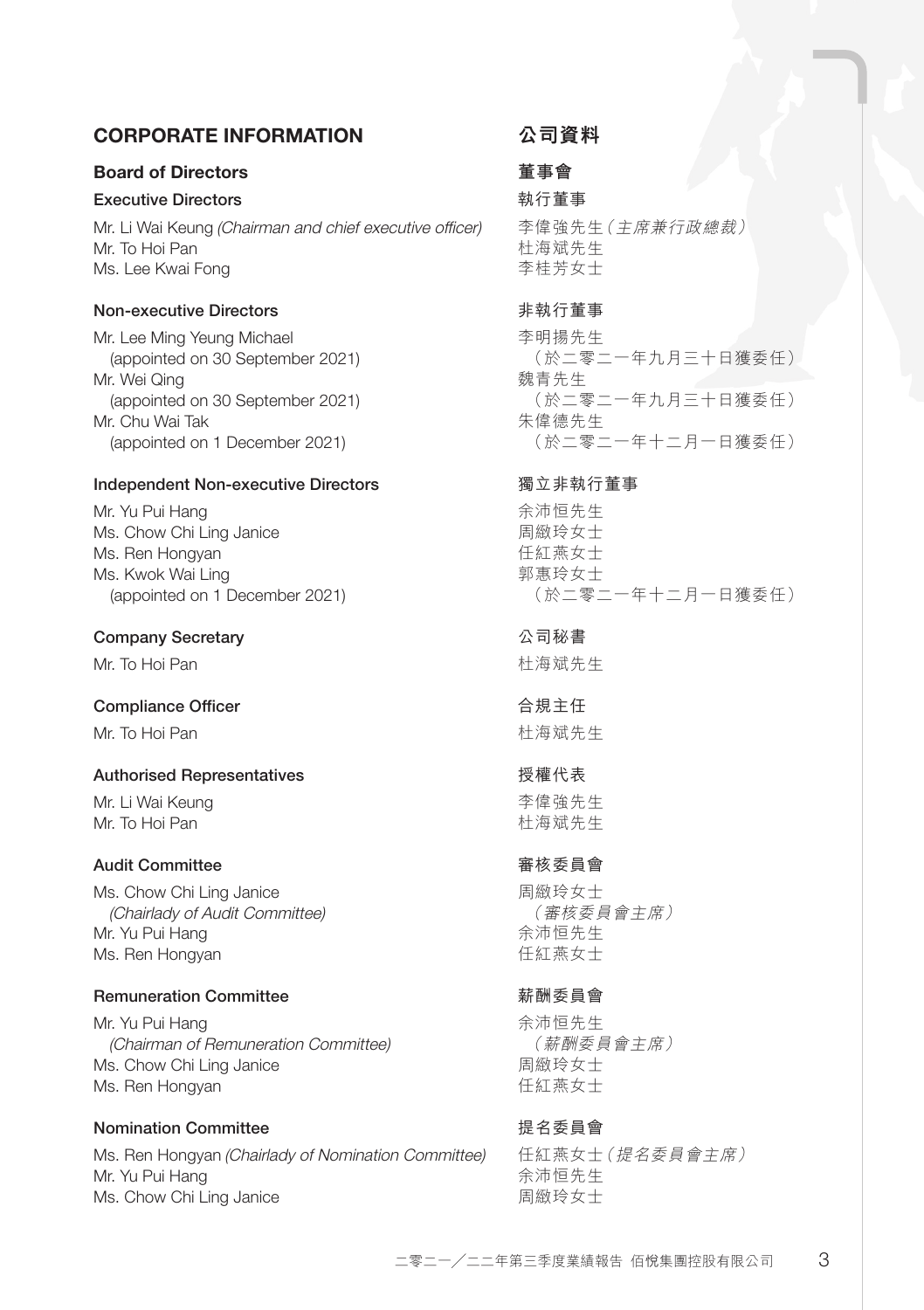#### Auditor

Grant Thornton Hong Kong Limited Certified Public Accountants

#### Registered Office

Second Floor, Century Yard Cricket Square, P.O. Box 902 Grand Cayman, KY1-1103 Cayman Islands

#### Head Office and Principal Place of Business in Hong Kong

Flat A-C, 3A/F, Metex House 24–32 Fui Yiu Kok Street Tsuen Wan Hong Kong

#### Principal Share Registrar and Transfer Office

Tricor Services (Cayman Islands) Limited Second Floor, Century Yard Cricket Square, P.O. Box 902 Grand Cayman, KY1-1103 Cayman Islands

# Hong Kong Branch Share Registrar and Transfer Office

Tricor Investor Services Limited Level 54, Hopewell Centre 183 Queen's Road East Hong Kong

#### Compliance Adviser

Ample Capital Limited

#### Legal Advisers as to Hong Kong Law

Patrick Mak & Tse Rooms 901–905 9th Floor Wing On Centre 111 Connaught Road Central Hong Kong

Principal Bankers Hang Seng Bank Limited

Company's Website

www.amusegroupholding.com

# Stock Code

8545

#### 核數師

致同(香港)會計師事務所有限公司 執業會計師

#### 註冊辦事處

Second Floor, Century Yard Cricket Square, P.O. Box 902 Grand Cayman, KY1-1103 Cayman Islands

# 總辦事處及香港主要營業地點

香港 荃灣 灰窰角街24–32號 美德大廈3A樓A-C室

# 股份過戶登記總處

Tricor Services (Cayman Islands) Limited Second Floor, Century Yard Cricket Square, P.O. Box 902 Grand Cayman, KY1-1103 Cayman Islands

# 香港股份過戶登記分處

卓佳證券登記有限公司 香港 皇后大道東183號 合和中心54樓

#### 合規顧問

豐盛融資有限公司

# 香港法律顧問

麥家榮律師行 香港中環 干諾道中111號 永安中心9樓 901–905室

主要往來銀行 恒生銀行有限公司

公司網站 www.amusegroupholding.com

股份代號 8545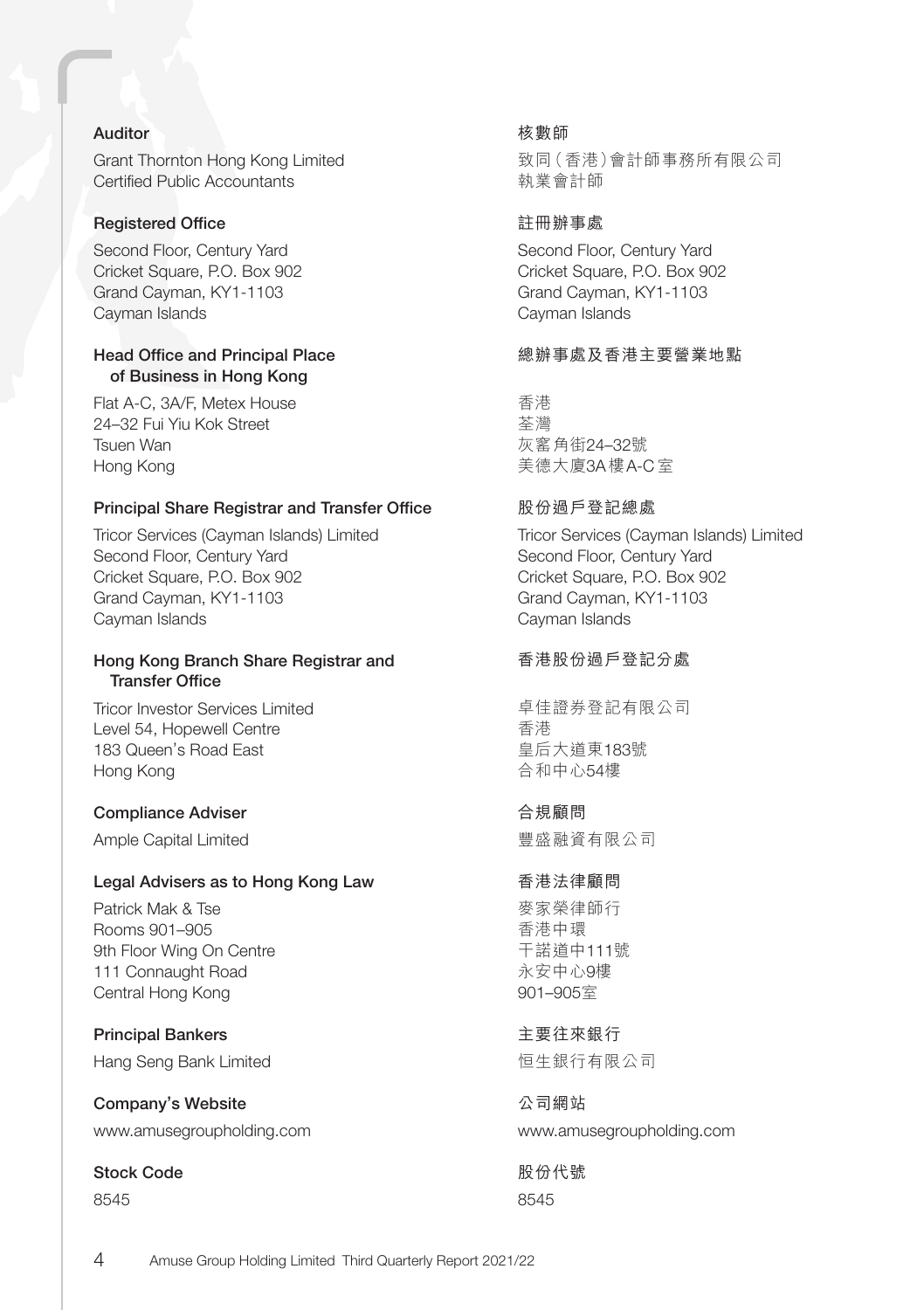The board of Directors (the "Board") of the Company is pleased to announce the unaudited condensed consolidated results of the Company and its subsidiaries (collectively the "Group") for the nine months ended 31 December 2021 (the "Period"), together with the comparative figures for the nine months ended 31 December 2020 (the "Corresponding Period"), which have not been audited nor reviewed by the independent auditor but have been reviewed and approved by the audit committee of the Company (the "Audit Committee"), are set out as follows:

本公司董事會(「董事會」)欣然宣佈本公 司及其附屬公司(統稱「本集團」)截至二 零二一年十二月三十一日止九個月(「本 期間」)之未經審核簡明綜合業績連同截 至二零二零年十二月三十一日止九個月 (「去年同期」)之比較數字,該等業績及數 字尚未經獨立核數師審核或審閲,但已獲 本公司審核委員會(「審核委員會」)審閱 及批准,詳情載列如下:

# UNAUDITED CONDENSED CONSOLIDATED STATEMENT OF PROFIT OR LOSS AND OTHER COMPREHENSIVE INCOME

For the nine months ended 31 December 2021

# 未經審核簡明綜合損益及其他全面 收益表

截至二零二一年十二月三十一日止九個月

|                                                                                                                    |                                           |                    | Nine months ended<br>31 December<br>截至十二月三十一日止九個月 |                                          |
|--------------------------------------------------------------------------------------------------------------------|-------------------------------------------|--------------------|---------------------------------------------------|------------------------------------------|
|                                                                                                                    |                                           |                    | 2021<br>二零二一年                                     | 2020<br>二零二零年                            |
|                                                                                                                    |                                           | <b>Notes</b><br>附註 | <b>HK\$'000</b><br>千港元                            | HK\$'000<br>千港元                          |
| Revenue<br>Cost of sales                                                                                           | 收益<br>銷售成本                                | 4                  | 175,901<br>(151, 394)                             | 159,774<br>(129, 206)                    |
| Gross profit<br>Other net income<br>Selling expenses<br>Administrative expenses<br>Fair value changes of financial | 手利<br>其他淨收入<br>銷售開支<br>行政開支<br>按公平值計入損益之金 | 5                  | 24.507<br>3,921<br>(9, 446)<br>(16, 626)          | 30.568<br>5,756<br>(6, 249)<br>(12, 579) |
| assets at fair value through<br>profit or loss<br>Share of loss of a joint venture                                 | 融資產的公平值變動<br>應佔一間合資公司之<br>虧損              |                    | (276)<br>(600)                                    |                                          |
| Profit from operations<br>Finance costs                                                                            | 經營溢利<br>融資成本                              | 6(a)               | 1,480<br>(88)                                     | 17,496<br>(159)                          |
| Profit before taxation<br>Income tax expense                                                                       | 除税前溢利<br>所得税開支                            | 6<br>7             | 1,392<br>(2,035)                                  | 17,337<br>(3,676)                        |
| (Loss)/profit for the period                                                                                       | 期內(虧損)/<br>徐利                             |                    | (643)                                             | 13,661                                   |
| (Loss)/earnings per share<br>- Basic and diluted (HK cents)                                                        | 每股(虧損)/盈利<br>-基本及攤薄(港仙)                   | 8                  | (0.06)                                            | 1.37                                     |
| (Loss)/profit for the period                                                                                       | 期內 (虧損) /溢利                               |                    | (643)                                             | 13,661                                   |
| Total comprehensive (loss)/<br>income for the period                                                               | 期內全面 (虧損)/<br>收益總額                        |                    | (643)                                             | 13,661                                   |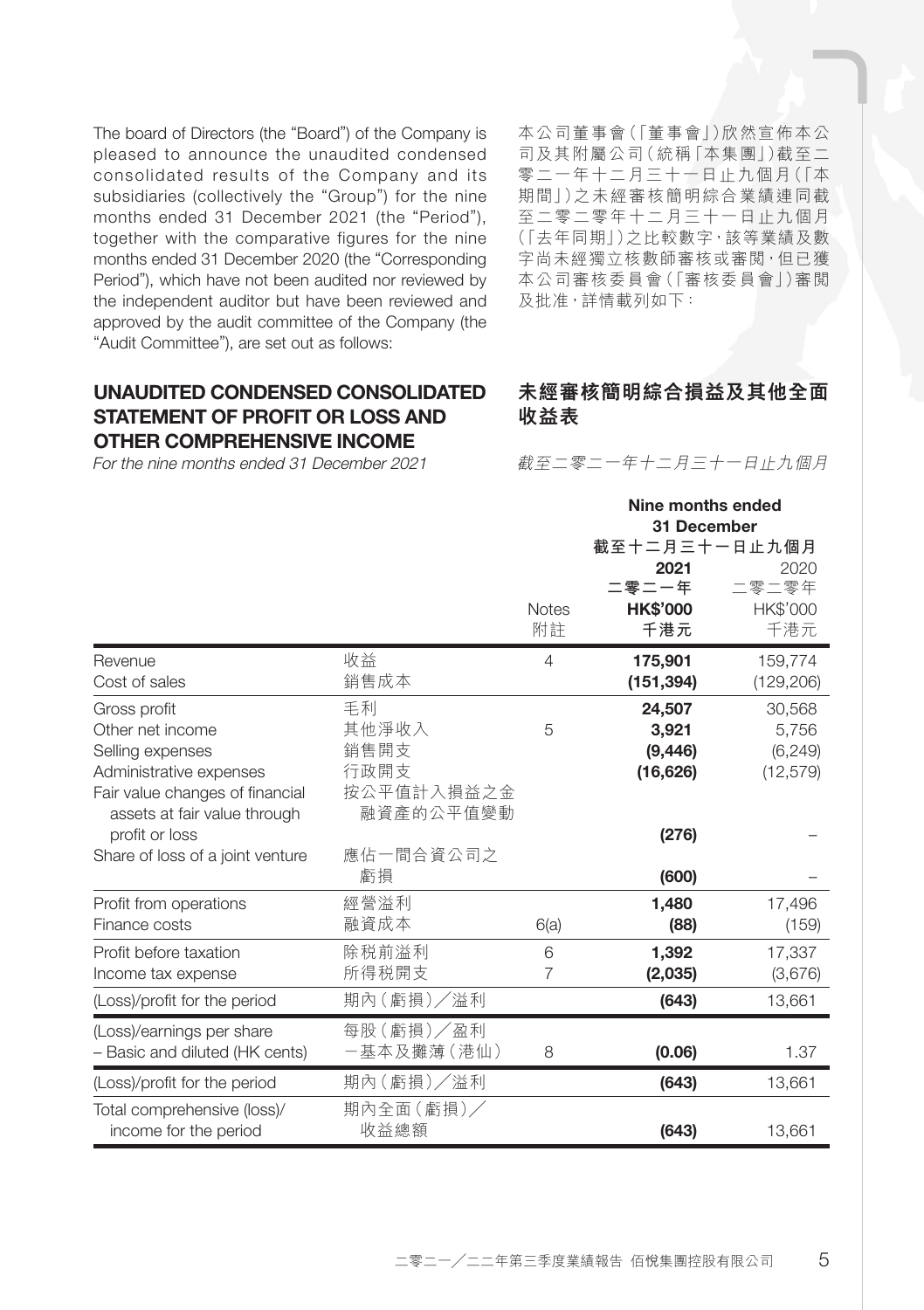# UNAUDITED CONDENSED CONSOLIDATED STATEMENT OF CHANGES IN EQUITY

# 未經審核簡明綜合權益變動表

For the nine months ended 31 December 2021

# 截至二零二一年十二月三十一日止九個月

|                                                |                           | <b>Share</b><br>capital | Share<br>premium        | Exchange<br>reserve            | Land and<br>buildings<br>revaluation<br>reserve<br>土地及樓宇 | Merger<br>reserve              | Retained<br>earnings           | Total<br>equity        |
|------------------------------------------------|---------------------------|-------------------------|-------------------------|--------------------------------|----------------------------------------------------------|--------------------------------|--------------------------------|------------------------|
|                                                |                           | 股本<br>HK\$'000<br>千港元   | 股份溢價<br>HK\$'000<br>千港元 | 匯兑儲備<br><b>HK\$'000</b><br>千港元 | 重估儲備<br>HK\$'000<br>千港元                                  | 合併儲備<br><b>HK\$'000</b><br>千港元 | 保留盈利<br><b>HK\$'000</b><br>千港元 | 總權益<br>HK\$'000<br>千港元 |
| Balance at 1 April 2020                        | 於二零二零年<br>四月一日的結餘         | 10,000                  | 66,991                  |                                |                                                          | 129                            | 93,074                         | 170,194                |
| Profit for the period                          | 期內溢利                      |                         |                         |                                |                                                          |                                | 13,661                         | 13,661                 |
| Total comprehensive<br>income                  | 全面收益總額                    |                         |                         |                                |                                                          |                                | 13,661                         | 13,661                 |
| <b>Balance at 31 December</b><br>2020          | 於二零二零年十二月<br>三十一日的結餘      | 10,000                  | 66,991                  |                                |                                                          | 129                            | 106,735                        | 183,855                |
| Balance at 1 April 2021<br>Loss for the period | 於二零二一年<br>四月一日的結餘<br>期內虧損 | 10,000                  | 66,991<br>-             |                                |                                                          | 129                            | 101,751<br>(643)               | 178,871<br>(643)       |
| Total comprehensive loss                       | 全面虧損總額                    |                         |                         |                                |                                                          |                                | (643)                          | (643)                  |
| <b>Balance at 31 December</b><br>2021          | 於二零二一年十二月<br>三十一日的結餘      | 10,000                  | 66,991                  |                                |                                                          | 129                            | 101,108                        | 178,228                |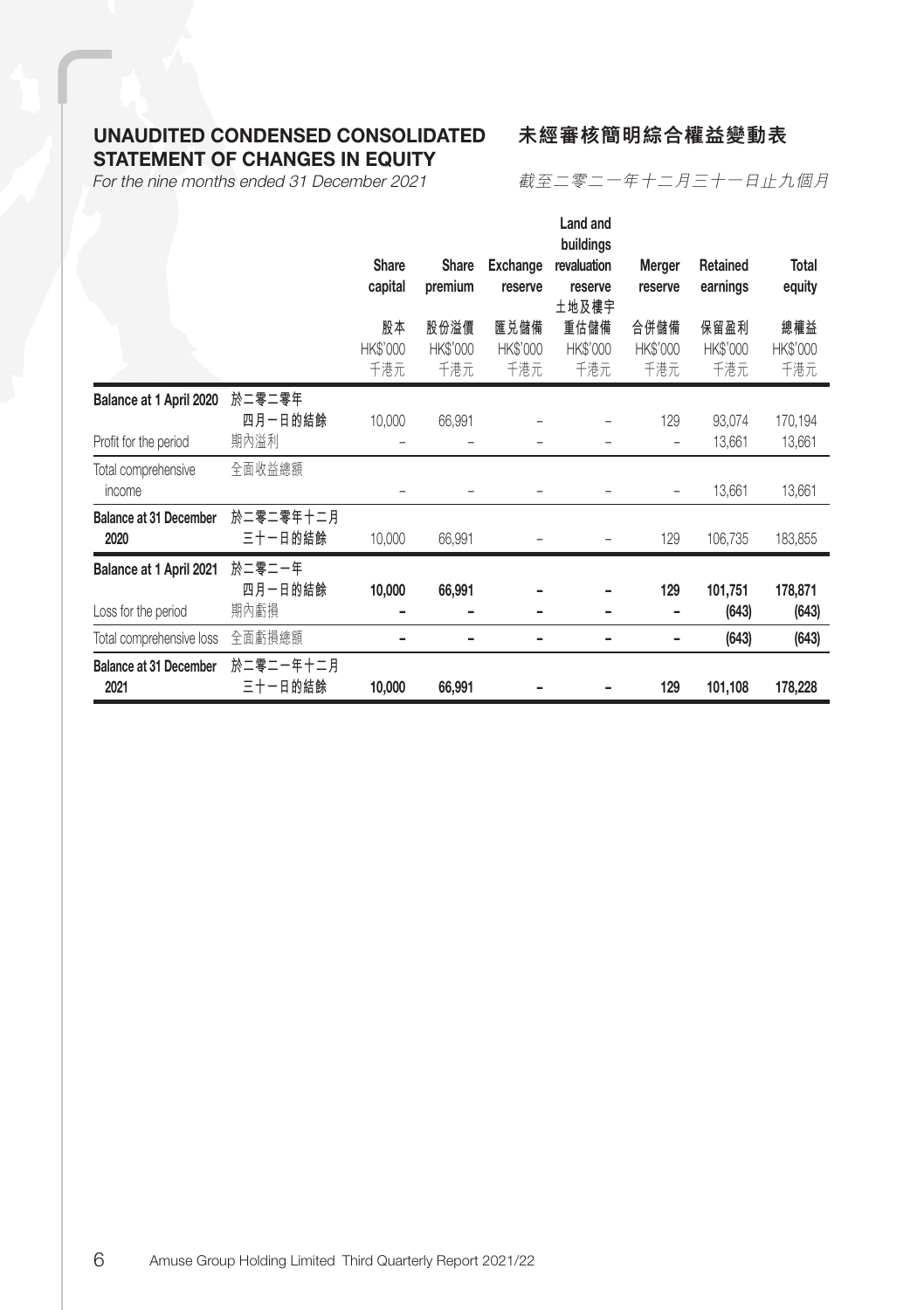# NOTES TO THE UNAUDITED CONDENSED CONSOLIDATED FINANCIAL STATEMENTS

For the nine months ended 31 December 2021

# 1. General information

The Company is incorporated in the Cayman Islands with limited liability under the Companies Law (as revised) of the Cayman Islands. The address of the Company's registered office is Second Floor, Century Yard, Cricket Square, P.O. Box 902, Grand Cayman, KY1-1103, Cayman Islands.

The Company is an investment holding company. The Group is principally engaged in design, marketing, distribution and retail sales of toys and related products.

The measurement basis used in the preparation of the unaudited condensed consolidated financial statements is the historical cost basis, except that the investment properties and certain financial assets are stated at fair value. The unaudited condensed consolidated financial statements are presented in Hong Kong dollars ("HK\$") and all figures are rounded to the nearest thousand ("HK\$'000") unless otherwise indicated.

# 2. Basis of preparation

The unaudited condensed consolidated financial statements for the nine months ended 31 December 2021 have been prepared in accordance with all applicable Hong Kong Financial Reporting Standards ("HKFRSs"), which collective term includes all applicable individual HKFRS, Hong Kong Accounting Standards ("HKASs") and Interpretations issued by the Hong Kong Institute of Certified Public Accountants ("HKICPA"), accounting principles generally accepted in Hong Kong and the applicable disclosure provisions of the GEM Listing Rules. The principal accounting policies used in the unaudited condensed consolidated financial statements for the nine months ended 31 December 2021 are consistent with those adopted in the preparation of the Group's annual financial statements for the year ended 31 March 2021 except for the accounting policy changes that are expected to be reflected in the annual financial statements for the year ended 31 March 2022.

# 未經審核簡明綜合財務報表附註

#### 截至二零二一年十二月三十一日止九個月

#### 1. **一般資料**

本公司根據開曼群島公司法(經修訂) 於開曼群島註冊成立為有限公司。本 公司的註冊辦事處地址位於Second Floor, Century Yard, Cricket Square, P.O. Box 902, Grand Cayman, KY1- 1103, Cavman Islands。

本公司為投資控股公司。本集團主要 從事設計、市場推廣、分銷及零售銷 售玩具及相關產品。

編製未經審核簡明綜合財務報表使 用的計量基準為歷史成本基準,惟投 資物業及若干金融資產按公平值列 賬除外。未經審核簡明綜合財務報表 乃以港元(「港元」)呈列,除另有指 明外,所有數字均四捨五入至最接近 的千位(「千港元」)。

#### 2. **編製基準**

截至二零二一年十二月三十一日止 九個月的未經審核簡明綜合財務報 表已根據香港會計師公會(「香港會 計師公會」)頒佈的所有適用香港財 務報告準則(「香港財務報告準則」, 該統稱包括所有適用個別香港財務 報告準則)、香港會計準則(「香港會 計準則」)及詮釋、香港公認會計原則 及GEM 上市規則的適用披露條文編 製。編 製 截 至 二 零 二 一 年 十 二 月 三十一日止九個月的未經審核簡明 綜合財務報表所用之主要會計政策 與編製本集團截至二零二一年三月 三十一日止年度之年度財務報表所 採納者一致,惟預期於截至二零二 年三月三十一日止年度之年度財務 報表內反映的會計政策變動則除外。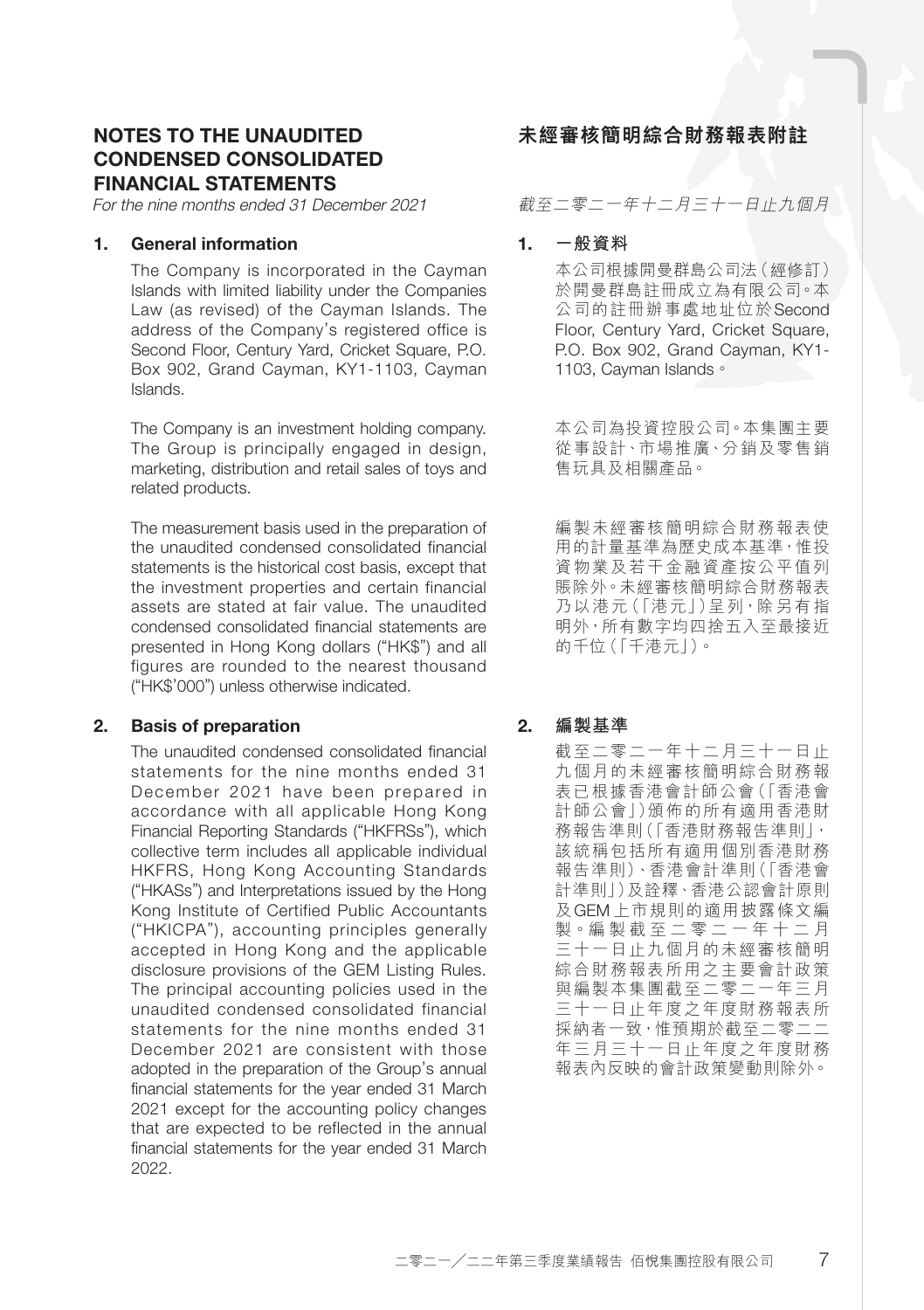# 3. Adoption of New and Amended HKFRSs and Changes in Accounting Policies

The Group has adopted all the new and revised HKFRSs issued that are relevant to its operations and effective for its accounting period beginning on 1 April 2021. The adoption of the new and revised HKFRSs that are relevant to the Group and effective from the current period had no significant effects on the results of the Group.

The Group has not early adopted any new and revised HKFRSs that has been issued but are not yet effective.

#### 4. Revenue and business segment

#### (a) Revenue

The principal activities of the Group are design, marketing, distribution and retail sales of toys and related products.

The Group's revenue comprised the sales of Original Design Manufacturing ("ODM") toys to license holders, sale of own licensed toys and distribution of imported toys and is analysed by principal activities as follows:

3. **採納新訂及經修訂香港財務報告 準則以及會計政策的變動**

> 本集團已採納所有已頒佈且與其經 營業務有關,並於二零二一年四月一 日開始的會計期間生效的新訂及經 修訂香港財務報告進則。採納與本集 團相關及自本期間開始生效的新訂 及經修訂香港財務報告準則對本集 團之業績並無重大影響。

> 本集團尚未提早採納任何已頒佈惟 尚未生效之新訂及經修訂香港財務 報告準則。

#### 4. **收益及業務分部**

(a) 收益

本集團的主要活動為設計、市場 推廣、分銷及零售銷售玩具及相 關產品。

本集團的收益包括銷售原設計 製造(「ODM」)玩具予特許持有 人、銷售自家特許玩具及分銷進 口玩具,並按主要活動劃分分析 如下:

#### Nine months ended 31 December

|                                   |            | 截至十二月三十一日止九個月   |          |
|-----------------------------------|------------|-----------------|----------|
|                                   |            | 2021            | 2020     |
|                                   |            | 二零二一年           | 二零二零年    |
|                                   |            | <b>HK\$'000</b> | HK\$'000 |
|                                   |            | 千港元             | 千港元      |
| Sales of ODM toys to license      | 銷售ODM玩具予特許 |                 |          |
| holders                           | 持有人        | 91,441          | 104.467  |
| Distribution of imported toys and | 分銷進口玩具及相關  |                 |          |
| related products                  | 產品         | 41,355          | 33.715   |
| Sales of own licensed toys and    | 銷售自家特許玩具及  |                 |          |
| related products                  | 相關產品       | 43,105          | 21,592   |
|                                   |            | 175,901         | 159.774  |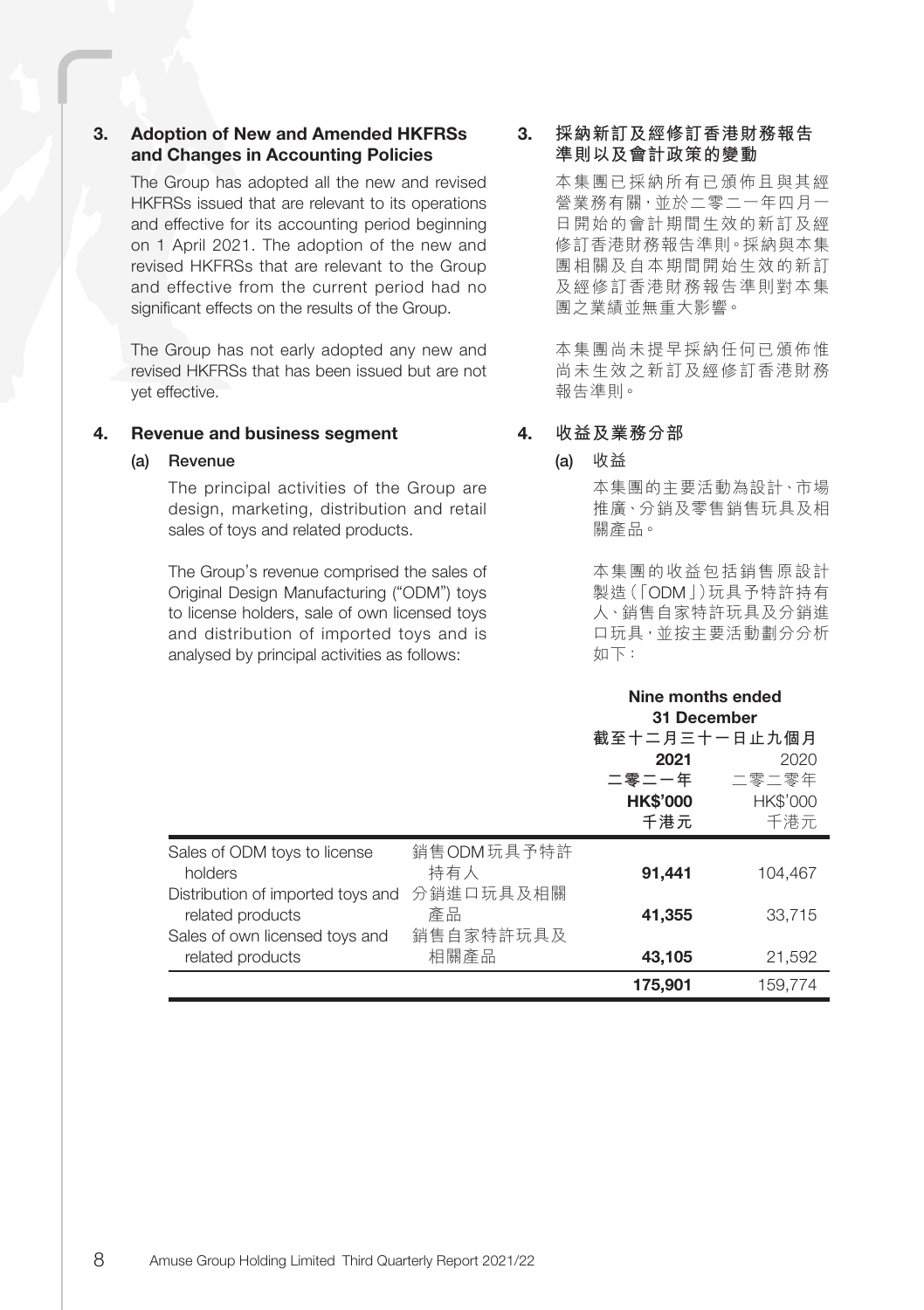# 4. Revenue and business segment (Continued)

#### (a) Revenue (Continued)

The Group's customers are primarily distributors based in Japan. The percentage of revenue contributed by the Group's five largest customers for the Period amounted to approximately 72% (the Corresponding Period: 74%). Further details regarding the Group's principal activities are disclosed below.

The Group manages its business by three divisions, namely sales of ODM toys, sales of own licensed toys and distribution of imported toys. In a manner consistent with the way in which information is reported internally to the Group's most senior executive management for the purposes of resource allocation and performance assessment, the Group has identified the above three reportable segments. No operating segments have been aggregated to form the above reportable segments.

#### (b) Information about major customers

Revenue from customers during the Period contributing over 10% of the Group's revenue are as follows:

# 4. **收益及業務分部(續)**

- (a) 收益(續)
	- 本集團的客戶主要為日本分銷 商。本期間的本集團五大客戶產 生的收益百分比為約72%(去年 同期:74%)。有關本集團主要 活動的更多詳情於下文披露。

本集團按三個分部管理其業務, 即銷售 ODM 玩具、銷售自家特 許玩具及分銷進口玩具。按照內 部就資源分配及表現評估向本 集團最高行政管理層呈報資料 的相同方式,本集團已識別以上 三個可呈報分部。概無匯總經營 分部以構成以上可呈報分部。

(b) 主要客戶的資料

本期間佔本集團收益逾10% 的 客戶的收益列載如下:

|                           |         | Nine months ended<br>31 December |          |
|---------------------------|---------|----------------------------------|----------|
|                           |         | 截至十二月三十一日止九個月                    |          |
|                           |         | 2021                             | 2020     |
|                           |         | 二零二一年                            | 二零二零年    |
|                           |         | <b>HK\$'000</b>                  | HK\$'000 |
|                           |         | 千港元                              | 千港元      |
| Group's largest customers | 本集團最大客戶 | 119,833                          | 105.522  |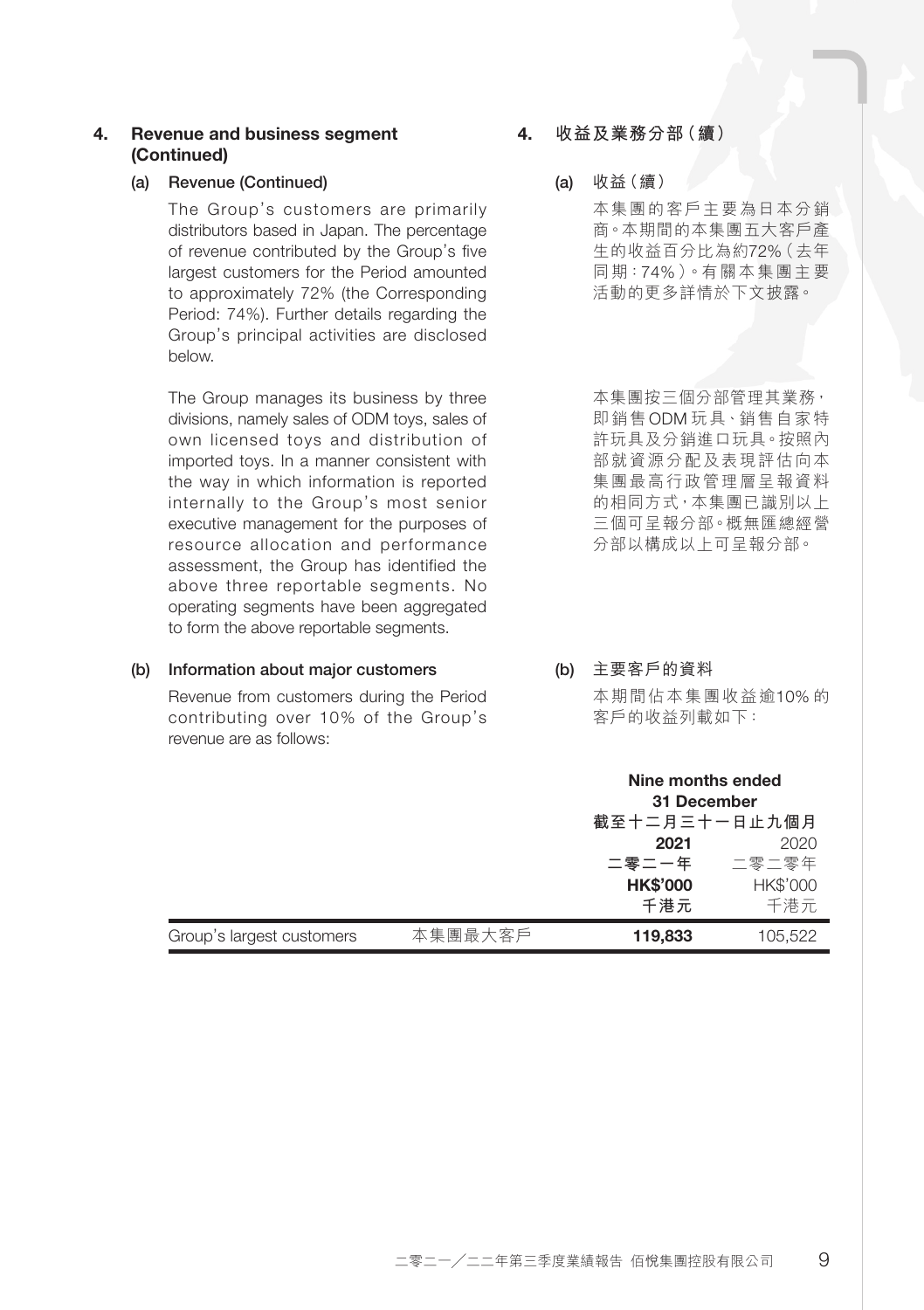# 5. Other net income

5. **其他淨收入**

|                       |        | Nine months ended<br>31 December |          |
|-----------------------|--------|----------------------------------|----------|
|                       |        | 截至十二月三十一日止九個月                    |          |
|                       |        | 2021                             | 2020     |
|                       |        | 二零二一年                            | 二零二零年    |
|                       |        | <b>HK\$'000</b>                  | HK\$'000 |
|                       |        | 千港元                              | 千港元      |
| Bank interest income  | 銀行利息收入 | 172                              | 463      |
| Net exchange gain     | 匯兑收益淨額 | 1,217                            | 1.170    |
| Rental income         |        |                                  |          |
|                       | 租金收入   | 610                              | 4        |
| Freight charge income | 運費收入   | 138                              | 180      |
| Management fee income | 管理費收入  | 979                              | 835      |
| Sundry income         | 雜項收入   | 705                              | 1,124    |
| Government grant      | 政府補貼   | 100                              | 1,980    |

# 6. Profit before taxation

Profit before taxation is arrived at after charging:

# 6. **除稅前溢利**

除稅前溢利乃經扣除以下各項後達 致:

|     |                                                                                     |     |                                  | Nine months ended<br>31 December<br>截至十二月三十一日止九個月<br>2021<br>二零二一年<br><b>HK\$'000</b><br>千港元 | 2020<br>二零二零年<br>HK\$'000<br>千港元 |
|-----|-------------------------------------------------------------------------------------|-----|----------------------------------|----------------------------------------------------------------------------------------------|----------------------------------|
| (a) | <b>Finance costs</b>                                                                |     | (a) 融資成本                         |                                                                                              |                                  |
|     | Interest on bank loan and                                                           |     | 銀行貸款及透支                          |                                                                                              |                                  |
|     | overdrafts                                                                          |     | 利息                               | 36                                                                                           | 51                               |
|     | Interest on lease liabilities                                                       |     | 租賃負債利息                           | 52                                                                                           | 108                              |
|     |                                                                                     |     |                                  | 88                                                                                           | 159                              |
|     | (b) Staff costs (including<br>directors' remuneration)<br>Salaries, wages and other |     | (b) 員工成本<br>(包括董事酬金)<br>薪金、工資及其他 |                                                                                              |                                  |
|     | henefits<br>Contributions to defined                                                |     | 福利<br>定額供款退休計劃                   | 12,704                                                                                       | 9.042                            |
|     | contributions retirement plans                                                      |     | 供款                               | 312                                                                                          | 294                              |
|     |                                                                                     |     |                                  | 13,016                                                                                       | 9.336                            |
| (c) | Other items<br>Depreciation of property, plant                                      | (c) | 其他項目<br>物業、廠房及設備                 |                                                                                              |                                  |
|     | and equipment                                                                       |     | 折舊                               | 12,358                                                                                       | 4.893                            |
|     | Depreciation of right-of-use                                                        |     | 使用權資產折舊                          |                                                                                              |                                  |
|     | assets<br>Auditors' remuneration                                                    |     | 核數師酬金                            | 2,310<br>563                                                                                 | 2,636<br>563                     |
|     |                                                                                     |     |                                  |                                                                                              |                                  |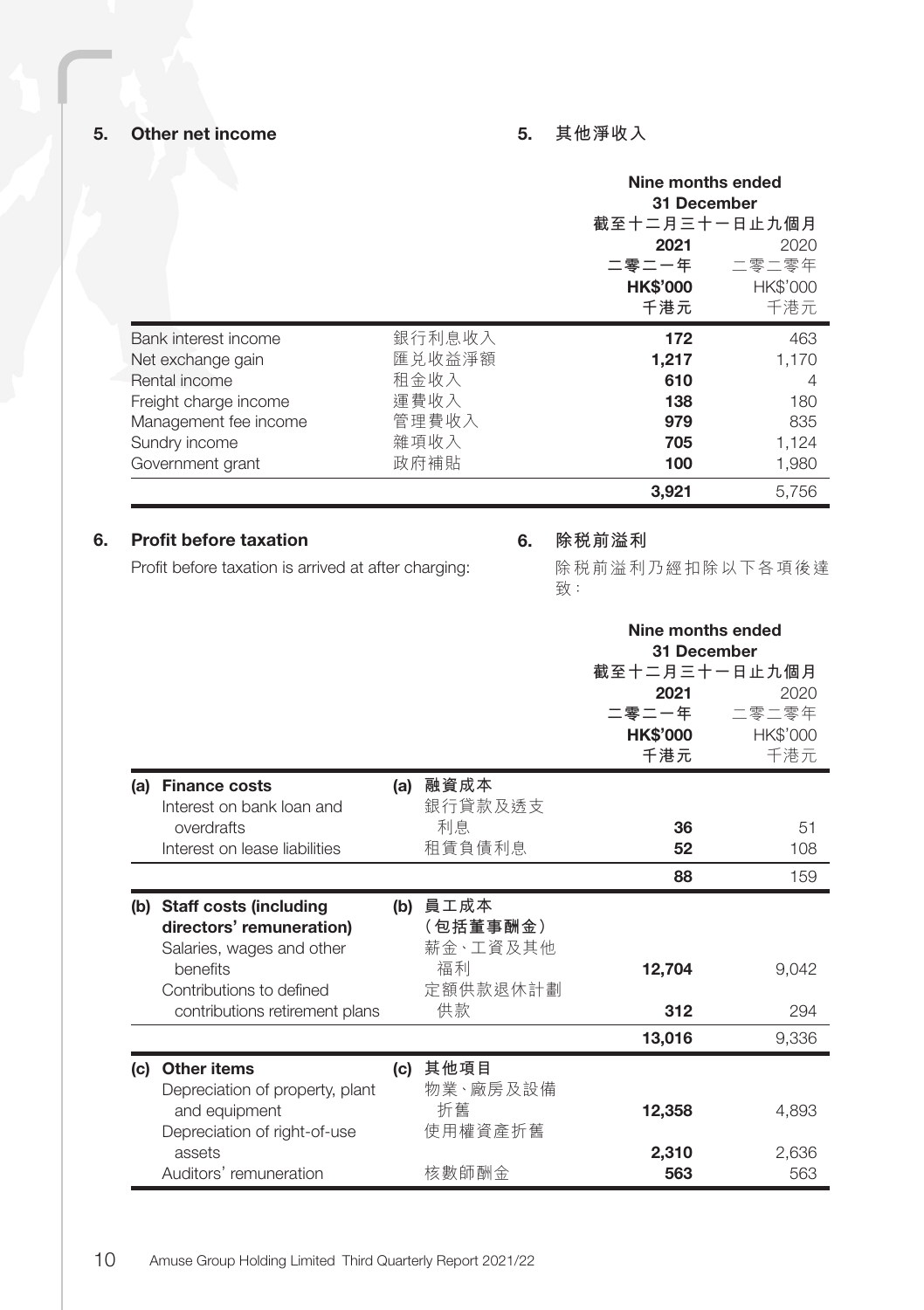# 7. Income tax

#### 7. **所得稅**

|                         |           | Nine months ended<br>31 December |                 |
|-------------------------|-----------|----------------------------------|-----------------|
|                         |           |                                  |                 |
|                         |           | 截至十二月三十一日止九個月                    |                 |
|                         |           | 2021                             | 2020            |
|                         |           | 二零二一年                            | 二零二零年           |
|                         |           | <b>HK\$'000</b>                  | <b>HK\$'000</b> |
|                         |           | 千港元                              | 千港元             |
| Current tax - Hong Kong | 即期税項 — 香港 |                                  |                 |
| Profits Tax             | 利得税       | 2.035                            | 3.676           |

The provision for Hong Kong Profits Tax for the nine months ended 31 December 2021 is calculated at 16.5% (the Corresponding Period: 16.5%) of the estimated assessable profits for the year, except for one subsidiary of the Group which is a qualifying corporation under the two-tiered profits tax rates regime. Under the two-tiered profits tax rates regime, the first HK\$2,000,000 of profits of qualifying entities are taxed at 8.25%, and the profits above HK\$2,000,000 are taxed at 16.5%. The provision for Hong Kong Profits Tax for this subsidiary was calculated at the same basis in the Corresponding Period.

#### 8. (Loss)/earnings per share

The calculation of basic (loss)/earnings per share is based on the loss attributable to ordinary equity shareholders of the Company of HK\$643,000 (the profit for the Corresponding Period: HK\$13,661,000) and weighted average of 1,000,000,000 ordinary shares in issue during the Period (the Corresponding Period: 1,000,000,000 shares).

The weighted average number of ordinary shares is calculated as follows:

除本集團一間附屬公司屬利得稅兩 級制的合資格企業外,截至二零二一 年十二月三十一日止九個月香港利 得稅撥備按預計年內應課稅溢利的 16.5% 計算(去年同期:16.5%)。根 據 利 得 税 兩 級 制, 合 資 格 實 體 首 2,000,000港元溢利按8.25% 的稅率 徵稅,2,000,000港元以上的溢利則 按16.5% 的稅率徵稅。上述附屬公司 的香港利得稅撥備以去年同期的相 同基準計算。

8. **每股(虧損)╱盈利**

每股基本(虧損)╱盈利乃根據本期 間本公司普通權益股東應佔虧損 643,000 港 元( 去 年 同 期 溢 利: 13,661,000港元)及已發行普通股加 權平均數1,000,000,000股(去年同 期:1,000,000,000股)計算。

普通股加權平均數計算如下:

|                                                     |                      | At 31 December<br>於十二月三十一日 |                     |
|-----------------------------------------------------|----------------------|----------------------------|---------------------|
|                                                     |                      | 2021                       | 2020<br>二零二一年 二零二零年 |
| Issued ordinary share at 1 April                    | 於四月一日的已發行<br>普诵股     | 1,000,000,000              | 1,000,000,000       |
| Weighted average number of<br>shares at 31 December | 於十二月三十一日的<br>股份加權平均數 | 1,000,000,000              | 1.000.000.000       |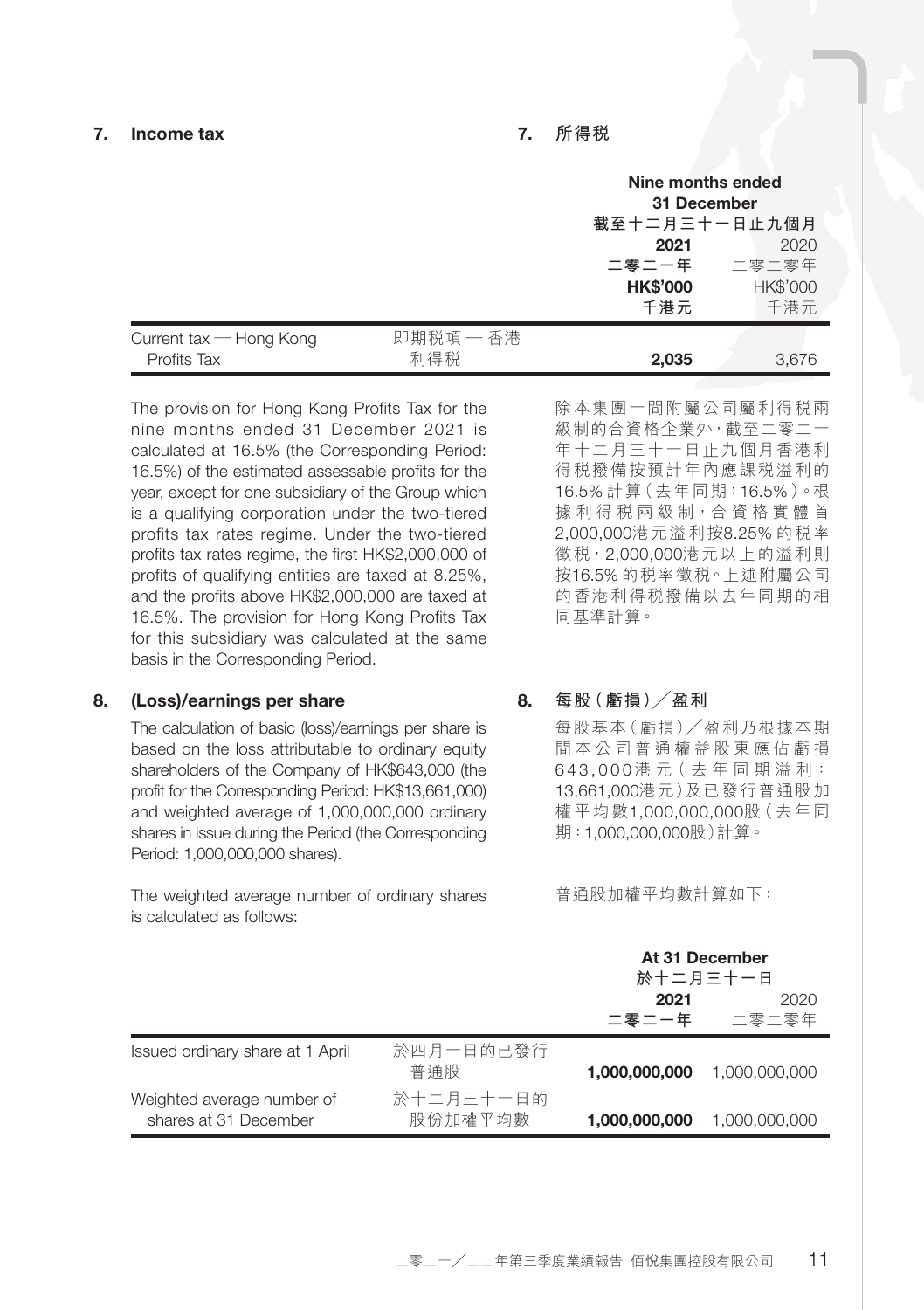# 8. (Loss)/earnings per share (Continued)

There was no difference between basic and diluted (loss)/earnings per share as the Company did not have any dilutive potential shares outstanding during the Period and the Corresponding Period.

#### 9. Investment property and other property, plant and equipment

During the Period, the Group acquired items of plant and machinery with a cost of HK\$7,892,000 (the Corresponding Period: HK\$4,493,000).

# 10. Dividends

No dividends were paid or declared by the Company or any of the subsidiaries during the Period and the Corresponding Period.

# 11. Fair value measurement

The carrying amounts of the Group's financial instruments carried at amortised cost were not materially different from their fair values as at 31 December 2021 and 31 March 2021.

# 12. Commitments

At 31 December 2021 and 31 March 2021, the Group has no operating lease commitment as lessee.

#### 8. **每股(虧損)╱盈利(續)**

由於本公司於本期間及去年同期並 無任何發行在外之潛在攤薄股份,故 每股基本及攤薄(虧損)╱盈利並無 差異。

# 9. **投資物業及其他物業、廠房及設備**

於本期間,本集團收購廠房及機械項 目的成本為7,892,000港元(去年同 期:4,493,000港元)。

## 10. **股息**

於本期間及去年同期,本公司或任何 附屬公司並無派付或宣派股息。

#### 11. **公平值計量**

於二零二一年十二月三十一日及二 零二一年三月三十一日,本集團按攤 銷成本列賬的金融工具的賬面值與 其公平值並無重大差異。

# 12. **承擔**

於二零二一年十二月三十一日及二 零二一年三月三十一日,本集團並無 作為承租人的經營租賃承擔。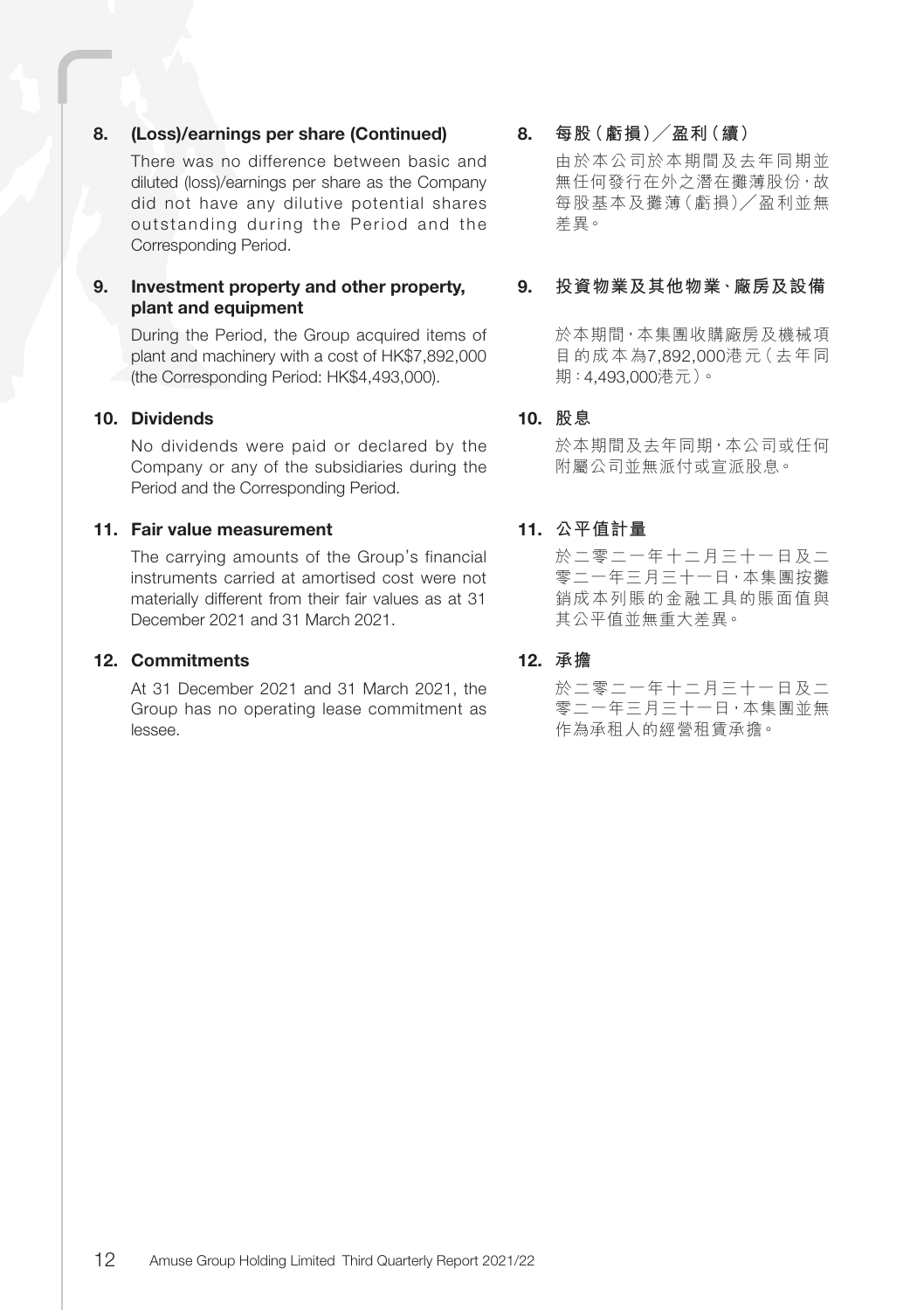# MANAGEMENT DISCUSSION AND ANALYSIS

#### Business review and outlook

The Group is principally engaged in design, marketing, distribution and retail sales of toys and related products.

#### Business Review

For the Period as compared to the Corresponding Period, the Group's revenue increased by approximately 10.1% while gross profit decreased by approximately 19.8%.

#### Business in the sales of ODM toys to license holder

The Group's revenue in the sales of ODM toys to license holders decreased by approximately 12.5% to approximately HK\$91,441,000 (the Corresponding Period: approximately HK\$104,467,000).

The decrease in revenue from this segment was primarily because of a drastic decline in the production capacity of suppliers in mainland China due to electricity and water supply failure in the Period.

#### Business in the distribution of imported toys and related products

The Group's revenue in the distribution of imported toys and related products increased by approximately 22.7% to approximately HK\$41,355,000 (the Corresponding Period: approximately HK\$33,715,000).

The increase in revenue from the distribution of imported toys and related products was mainly because a hot-selling high-end robot figure was released and delivered in the Period.

# Business in the sales of own licensed toys and related products

The Group's revenue in the sales of own licensed toys and related products increased by approximately 99.6% to approximately HK\$43,105,000 (the Corresponding Period: approximately HK\$21,592,000).

The increase in revenue from the sales of own licensed toys and related products was primarily because i) the sales of this segment was relatively low in the Corresponding Period; ii) a newly, developed super hero series figure was highly popular in the Period.

# 管理層討論及分析

#### **業務回顧及展望**

本集團主要從事設計、市場推廣、分銷及 零售銷售玩具及相關產品。

#### 業務回顧

於本期間,本集團之收益較去年同期增加 約10.1%,毛利則減少約19.8%。

#### 銷售ODM玩具予特許持有人業務

本集團銷售ODM 玩具予特許持有人之收 益減少約12.5% 至約91,441,000港元(去 年同期:約104,467,000港元)。

來自本分部之收益減少乃主要由於本期間 中國內地供應商產能因供電及供水故障而 驟降。

## 分銷進口玩具及相關產品業務

本集團分銷進口玩具及相關產品之收益增 加約22.7% 至約41,355,000港元(去年同 期:約33,715,000港元)。

分銷進口玩具及相關產品之收益增加乃主 要由於本期間發行及交付之一款熱銷高端 機械人手辦玩具所致。

#### 銷售自家特許玩具及相關產品業務

本集團銷售自家特許玩具及相關產品之收 益增加約99.6% 至約43,105,000港元(去 年同期:約21,592,000港元)。

銷售自家特許玩具及相關產品之收益增加 乃主要由於i) 本分部於去年同期的銷售相 對較低;ii) 本期間新開發的一款熱門超級 英雄系列手辦。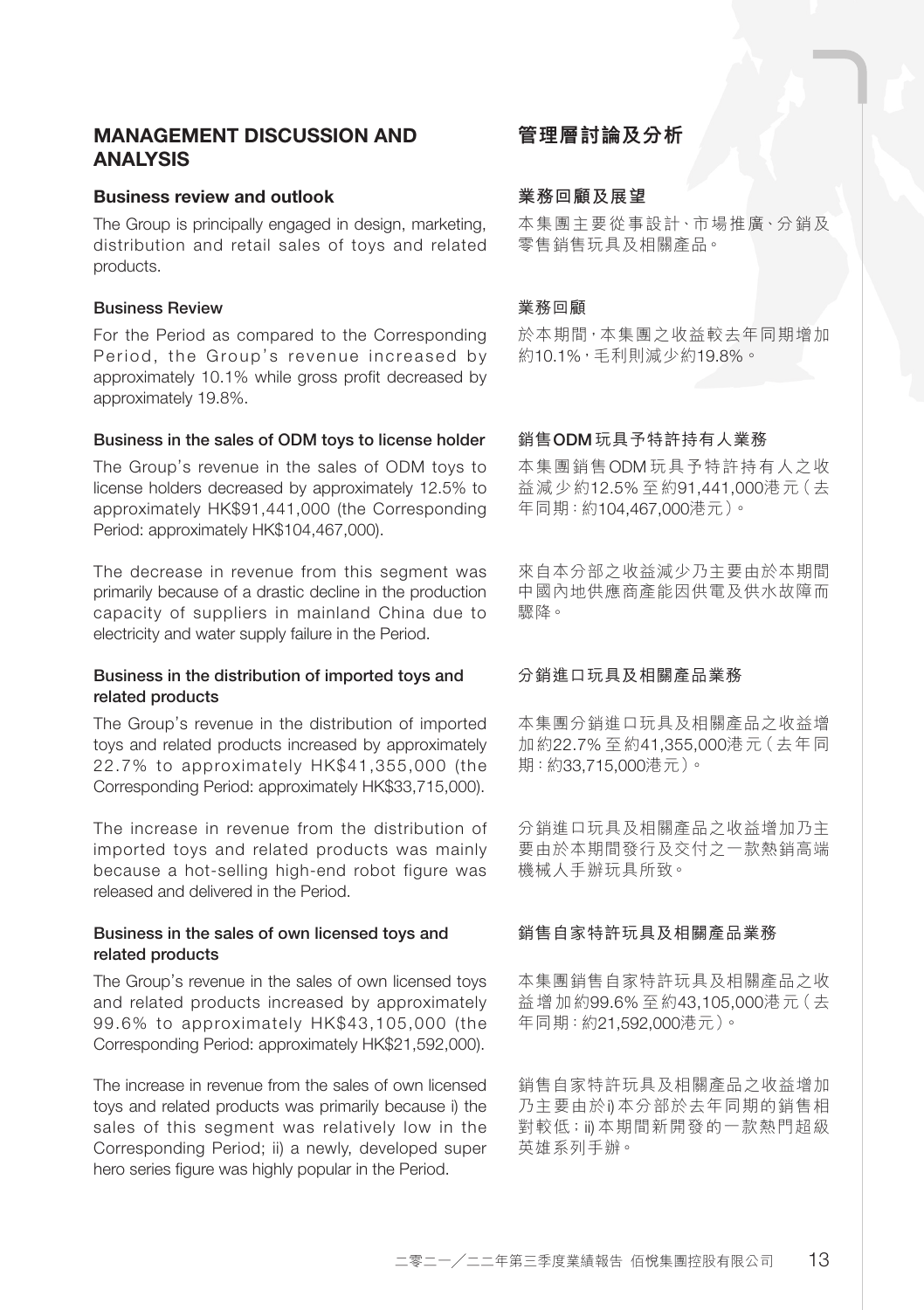# Financial Analysis

#### Revenue

Revenue increased by approximately 10.1% to approximately HK\$175,901,000 for the Period from approximately HK\$159,774,000 for the Corresponding Period.

The increase in revenue was mainly due to the notable increase in revenue from (i) distribution of imported toys and related products; (ii) sales of own licensed toys and related products in the Period.

### Cost of sales

Cost of sales increased by approximately 17.2% to approximately HK\$151,394,000 for the Period from approximately HK\$129,206,000 for the Corresponding Period. The increase of cost of sales brings into line with the increase of revenue.

## Gross profit

Gross profit decreased by approximately 19.8% to approximately HK\$24,507,000 for the Period from approximately HK\$30,568,000 for the Corresponding Period. The gross profit margin decreased to 13.9% for the Period from approximately 19.1% for the Corresponding Period. The increase in product cost which has been transferred by the suppliers due to the unstable production environment in Mainland China.

#### Other income, net

Other income, net decreased by approximately 31.9% to approximately HK\$3,921,000 for the Period from approximately HK\$5,756,000 for the Corresponding Period.

The decrease was mainly due to the subsidy of Employment Support Scheme and the Retail Sector Subsidy Scheme from Hong Kong Government was ceased.

#### Selling expenses

Selling expenses increased by approximately 51.2% to approximately HK\$9,446,000 for the Period from approximately HK\$6,249,000 for the Corresponding Period. The increase was mainly due to the expenses on Ani-Com & Games Hong Kong incurred in the Period, which was cancelled in the Corresponding Period, and the online marketing expenses on social media platforms.

# **財務分析**

# 收益

收益由去年同期約159,774,000港元增加 約10.1%至本期間約175,901,000港元。

收益增加主要由於本期間(i)分銷進口玩具 及相關產品;(ii) 銷售自家特許玩具及相關 產品的收益大幅增加所致。

### 銷售成本

銷售成本由去年同期約129,206,000港元 增加約17.2% 至本期間約151,394,000港 元。銷售成本增幅與收益增長同步。

# 毛利

毛利由去年同期約30,568,000港元減少約 19.8% 至本期間約24,507,000港元。毛利 率由去年同期約19.1% 下降至本期間 13.9%。由於中國內地生產環境不穩定, 供應商轉嫁生產成本增加。

# 其他收入淨額

其他收入淨額由去年同期約5,756,000港 元減少約31.9% 至本期間約3,921,000港 元。

此項減少主要由於香港政府保就業計劃及 零售業資助計劃不再提供資助。

#### 銷售開支

銷售開支由去年同期約6,249,000港元增 加約51.2% 至本期間約9,446,000港元。該 增加主要由於本期間產生有關香港動漫電 玩節的開支,而去年同期該活動被取消, 以及社交媒體平台產生的線上營銷開支。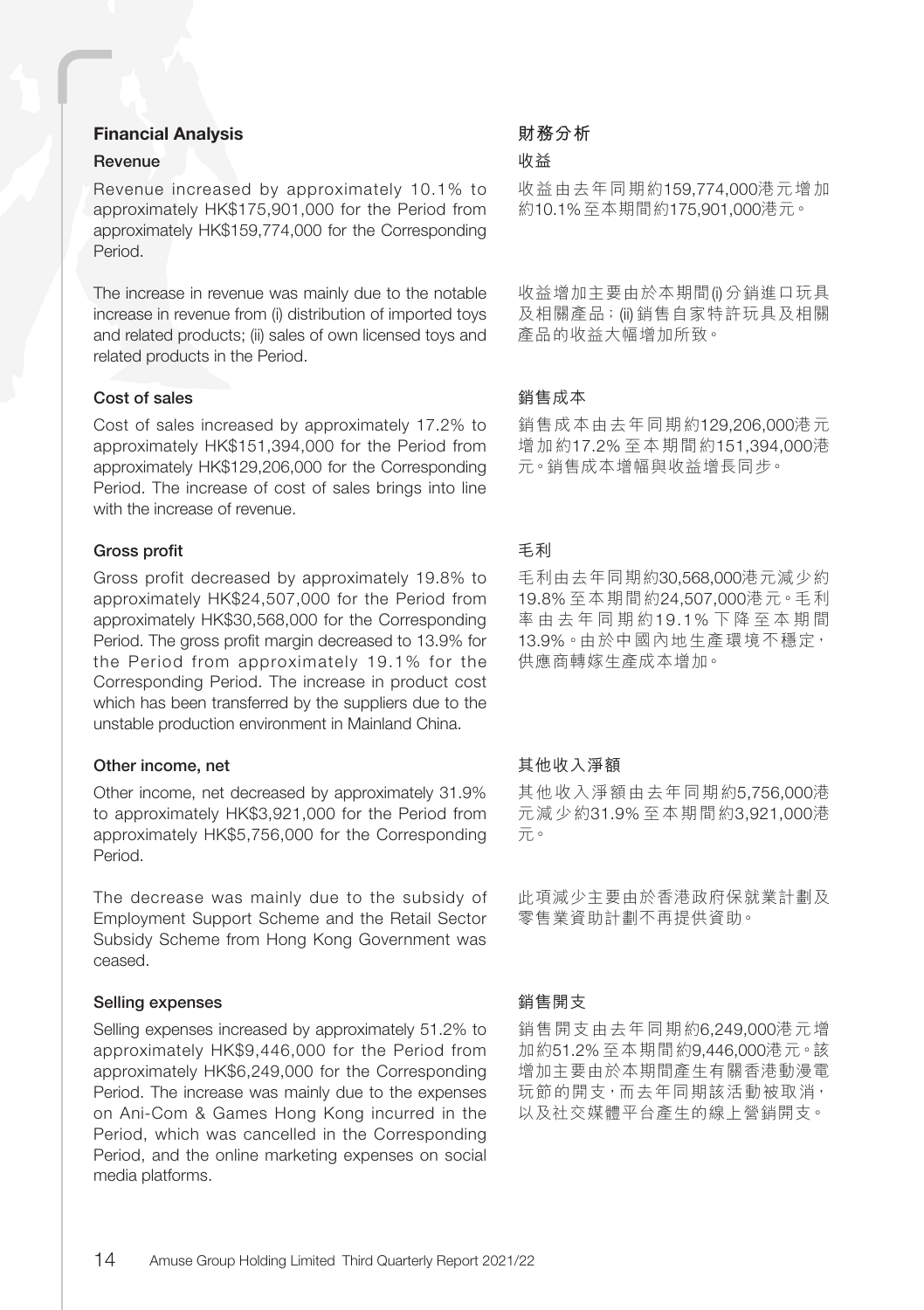#### Administrative expenses

Administrative expenses increased by approximately 32.2% to approximately HK\$16,626,000 for the Period from approximately HK\$12,579,000 for the Corresponding Period. The increased expense was mainly due to a HK\$3,000,000 discretionary bonus is given to Mr. Li Wai Keung to reward his exceptional performance, as he led the Group in achieving continuous growth in sales since the Group listed on GEM in mid of 2018.

#### Event after the reporting period

A wholly owned subsidiary of the Company, Amuse International Investment Limited (the "Vendor") and Mr. Li Wai Keung ("Mr. Li") entered into Agreement For Sale and Purchase in respect of Entire Issued Share Capital (the "Sale Shares") of D4 Toys (oversea) Co., Limited (the "Disposal Company") dated 8 November 2021 (the "Agreement"), pursuant to which the Vendor conditionally agreed to sell and Mr. Li conditionally agreed to acquire the Sale Share (the "Disposal") a consideration of HK\$34.0 million which shall be payable by Mr. Li to the Vendor by cash.

Mr. Li is a connected person of the Company by virtue of his being the chairman, the executive Director and substantial Shareholder of the Company. The Disposal Company is directly owned as to 100% by the Vendor. The principal asset of Disposal Company is the Property of four workshops and a carpark located in Tsuen Wan, New Territories. It is expected to record a net gain of approximately HK\$1.1 million attributable to the Disposal.

An extraordinary general meeting of the Company (the "EGM") was held on 7 January 2022 for the shareholders of the Company (the "Shareholders"), and approved the Disposal and transactions contemplated thereunder by way of poll. Mr. Li and his associates have abstained from voting at the EGM on the relevant resolutions to approve the Agreement and the Disposal.

The conditions precedent to the Agreement have been fulfilled and the completion of the Disposal took place on 28 January 2022.

Apart from the above mentioned, there is no other significant event subsequent to 31 December 2021 which would materially affect the Group's operating and financial performance.

#### 行政開支

行政開支由去年同期約12,579,000港元增 加約32.2% 至本期間約16,626,000港元。 開支增加主要由於向李偉強先生發放酌情 花紅3,000,000港元以獎勵其出色表現,蓋 因在其帶領下,本集團銷售額自本集團於 二零一八年年中在GEM 上市以來取得持 續增長。

#### 報告期後的事項

本公司一間全資附屬公司佰悅國際投資有 限公司(「賣方」)與李偉強先生(「李先 生」)於二零二一年十一月八日訂立有關 D4 Toys (oversea) Co., Limited (「出售公 司」)全部已發行股本(「銷售股份」)之買 賣協議(「協議」),據此,賣方有條件同意 出售而李先生有條件同意購買銷售股份 (「出售事項」),代價為3千4百萬港元,將 由李先生以現金支付予賣方。

李先生為本公司主席、執行董事兼主要股 東,因此為本公司的關連人士。出售公司 由賣方直接擁有100% 股權。出售公司的 主要資產為該物業,包括位於新界荃灣的 四個工作室及一個車位。預計將錄得出售 事項應佔淨收益約1.1百萬港元。

本公司已於二零二二年一月七日舉行股東 特別大會(「股東特別大會」),本公司股東 (「股東」)已透過投票表決方式批准出售 事項及其項下擬進行交易。李先生及其聯 繫人已於股東特別大會上就批准協議及出 售事項的相關決議案放棄投票。

協議的先決條件已獲達成,且出售事項已 於二零二二年一月二十八日完成。

除上文所述者外,於二零二一年十二月 三十一日之後並無發生可能對本集團經營 及財務表現有重大影響之其他重大事項。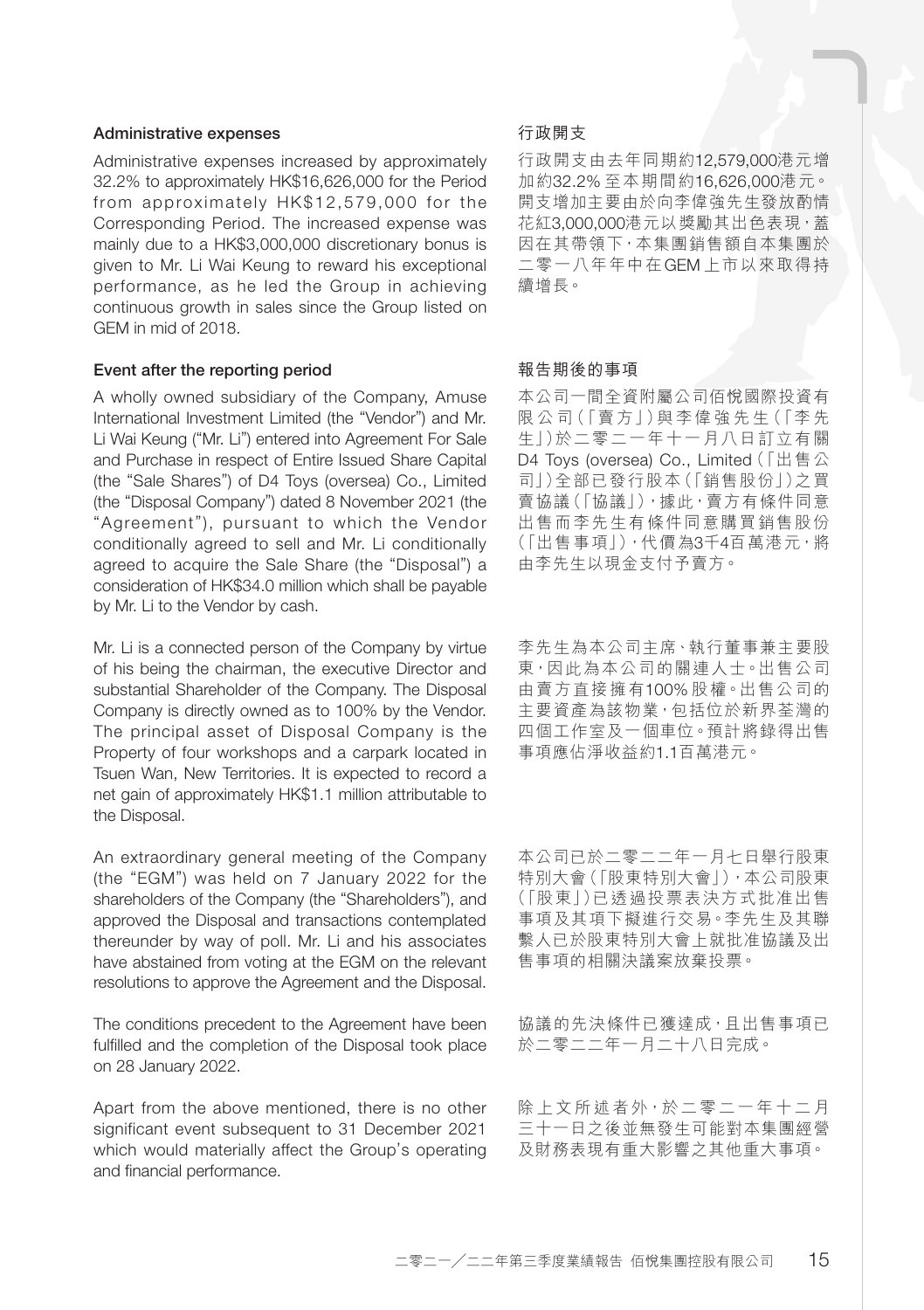# Liquidity, financial resources and funding

As at 31 December 2021, the Group had cash and bank deposits of approximately HK\$108,578,000 (31 March 2021: approximately HK\$86,961,000), which were cash at banks and on hand and bank deposits.

As at 31 December 2021, no bank deposit was pledged (31 March 2021: nil).

As at 31 December 2021, the Group's indebtedness comprised bank loans of HK\$3,367,000 (31 March 2021: HK\$3,487,000) and lease liabilities of HK\$1,717,000 (31 March 2021: HK\$3,559,000).

Gearing ratio is calculated based on the total loans and borrowings divided by total equity at the respective reporting date. As at 31 December 2021, the Group's gearing ratio was approximately 0.02 times, while it was 0.02 times as at 31 March 2021.

# Capital structure

As at 31 December 2021 and 31 March 2021, the capital structure of the Company comprised issued share capital and reserves.

## Future plans for material investments and capital assets

On 31 December 2021, Amuse Luck Limited, a whollyowned subsidiary of the Company, entered into a memorandum of understanding (the "MOU") with Chu Guigui ( 褚桂桂 ) and Zhu Rongzheng ( 朱榮政 ) (collectively, the "Potential Vendors") in relation to a possible acquisition (the "Possible Acquisition") of all or part of the equity interest in DongYiQuan Network Technology Co., Ltd. ("DongYiQuan") by the Group.

DongYiQuan is an investment holding company incorporated in the British Virgin Islands with limited liability and, through its subsidiaries, is principally engaged in the provision of smart health care products and service systems in the People's Republic of China (the "PRC").

# **流動資金、財務資源及撥資**

於二零二一年十二月三十一日,本集團有 現金及銀行存款約108,578,000港元(二零 二一年三月三十一日:約86,961,000港 元),該等現金及銀行存款為銀行現金及 手頭現金及銀行存款。

於二零二一年十二月三十一日,概無抵押 任何銀行存款(二零二一年三月三十一日: 無)。

於二零二一年十二月三十一日,本集團之 債務包括3,367,000港元之銀行貸款(二零 二一年三月三十一日:3,487,000港元)及 1,717,000港元之租賃負債(二零二一年三 月三十一日:3,559,000港元)。

資產負債比率乃按各報告日期的總貸款及 借款除以總權益計算。於二零二一年十二 月三十一日,本集團的資產負債比率為約 0.02倍,而二零二一年三月三十一日為0.02 倍。

#### **資本架構**

於二零二一年十二月三十一日及二零二一 年三月三十一日,本公司的資本架構由已 發行股本及儲備組成。

#### **有關重大投資及資本資產的未來計劃**

於二零二一年十二月三十一日,佰好有限 公 司( 本 公 司 的 全 資 附 屬 公 司)與 褚 桂 桂及朱榮政(統稱為「潛在賣方」)就本 集 團 可 能 收 購 (「可 能 收 購 事 項」) DongYiQuan Network Technology Co., Ltd. (「DongYiQuan」)全部或部分股權訂立一 項諒解備忘錄(「諒解備忘錄」)。

DongYiQuan 為於英屬維爾京群島註冊成 立的投資控股有限公司,透過其附屬公司, 主要於中華人民共和國(「中國」)從事提 供智慧健康護理產品及服務系統。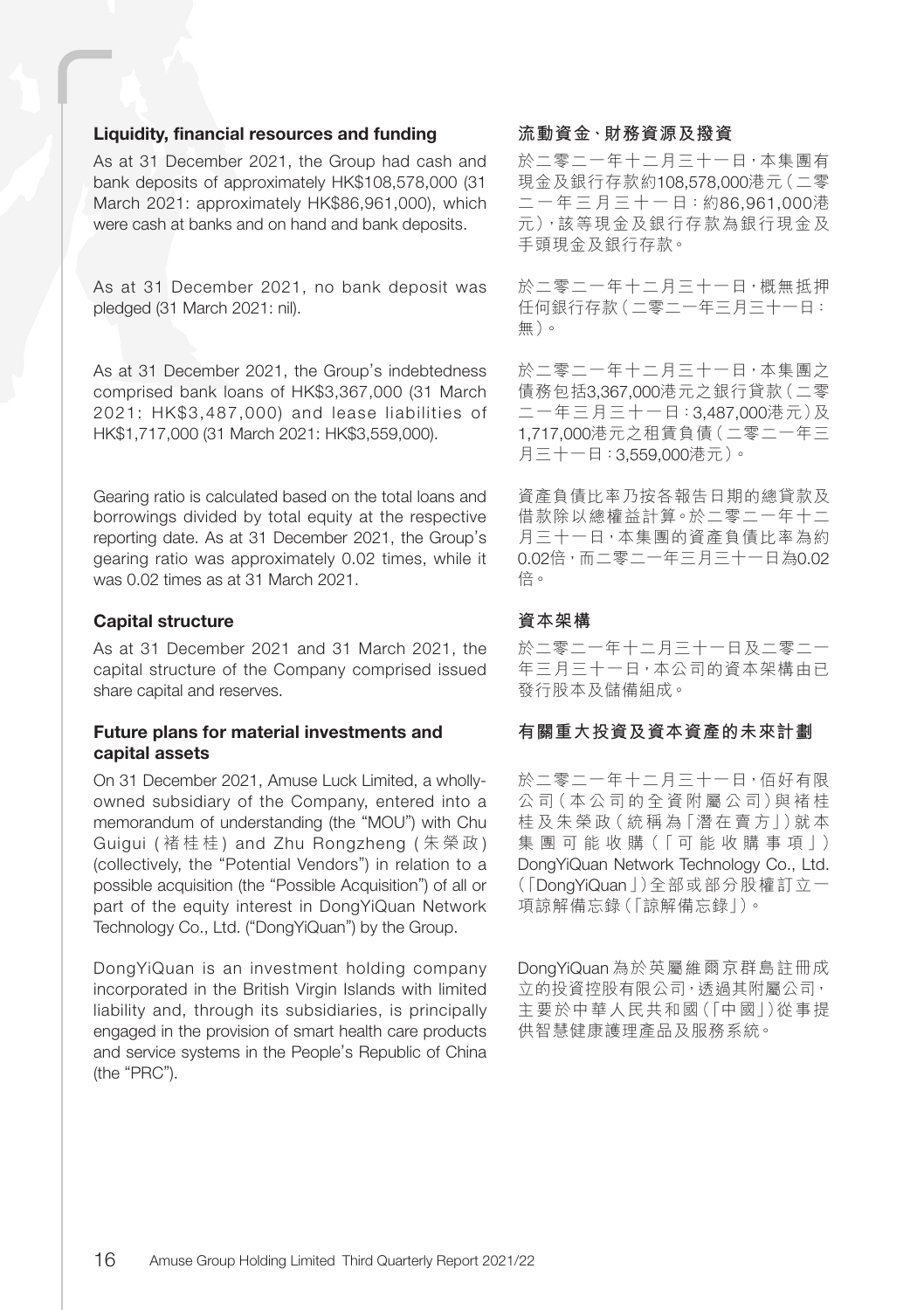The parties to the MOU shall negotiate in good faith in ensuring the formal agreement in relation to the Possible Acquisition be entered into as soon as possible and in any event, within ninety (90) days from the date of entering into of the MOU, or such later date as the parties to the MOU may agree.

Apart from the above mentioned, and the disposal of subsidiary as mentioned under Event after the reporting period in Page 15 of this report, the Group did not have other plans for material investments and capital assets.

#### Material acquisitions and disposals of subsidiaries and affiliated companies

During the Period, the Group did not have any material acquisitions or disposals of subsidiaries and affiliated companies (the Corresponding Period: nil).

# Contingent liabilities

The Group had no material contingent liabilities as at 31 December 2021 (31 March 2021: nil).

# Exposure to exchange rate fluctuation

Foreign currency risk refers to the risk that the fair value or future cash flows of a financial instrument will fluctuate because of changes in foreign exchange rates. The Group mainly operates in Hong Kong with most of the transactions denominated and settled in HK\$.

During the Period, the Group's exposure to foreign currency risk primarily arose from certain financial instruments including trade and other receivables, cash and cash equivalents and trade and other payables which are denominated in JPY, RMB and/or US\$. During the Period and the Corresponding Period, the Group did not adopt any hedging strategy but the management continuously monitored the foreign exchange risk exposure on a case-by-case basis. The Group did not use any hedging contracts to engage in speculative activities during the Period and the Corresponding Period.

# Charge on group's assets

At 31 December 2021, the Group's leasehold land and building with an aggregate carrying value of HK\$6,334,000 were mortgaged to secure banking facilities granted to the Group (31 March 2021: HK\$6,246,000).

諒解備忘錄的訂約方須本著真誠態度磋商, 確保盡快及無論如何於訂立諒解備忘錄之 日起計九十(90) 日內或諒解備忘錄的訂約 方可能協定的較後日期就可能收購事項訂 立正式的協議。

除上文所述者和於本報告第15頁報告期後 的事項所提及的附屬公司出售事項外,本 集團並無其他有關重大投資及資本資產的 計劃。

#### **重大收購及出售附屬公司及聯屬公司**

於本期間,本集團並無任何重大收購或出 售附屬公司及聯屬公司(去年同期:無)。

# **或然負債**

於二零二一年十二月三十一日,本集團並 無任何重大或然負債(二零二一年三月 三十一日:無)。

#### **匯率波動風險**

外幣風險指外匯匯率變動導致金融工具公 平值或未來現金流量出現波動的風險。本 集團主要於香港經營,大部分交易以港元 計值及償付。

於本期間,本集團面對的外幣風險主要來 自若干金融工具,包括貿易及其他應收款 項、現金及現金等價物以及貿易及其他應 付款項,上述各項以日圓、人民幣及╱或 美元計值。於本期間及去年同期,本集團 並無採納任何對沖策略,但管理層持續監 察逐個個案的外匯風險。於本期間及去年 同期,本集團並無使用任何對沖合約以從 事投機活動。

# **集團資產抵押**

於二零二一年十二月三十一日,總賬面值 為6,334,000港元的本集團租賃土地及樓 宇已予按揭,以擔保本集團獲授的銀行融 資(二零二一年三月三十一日:6,246,000 港元)。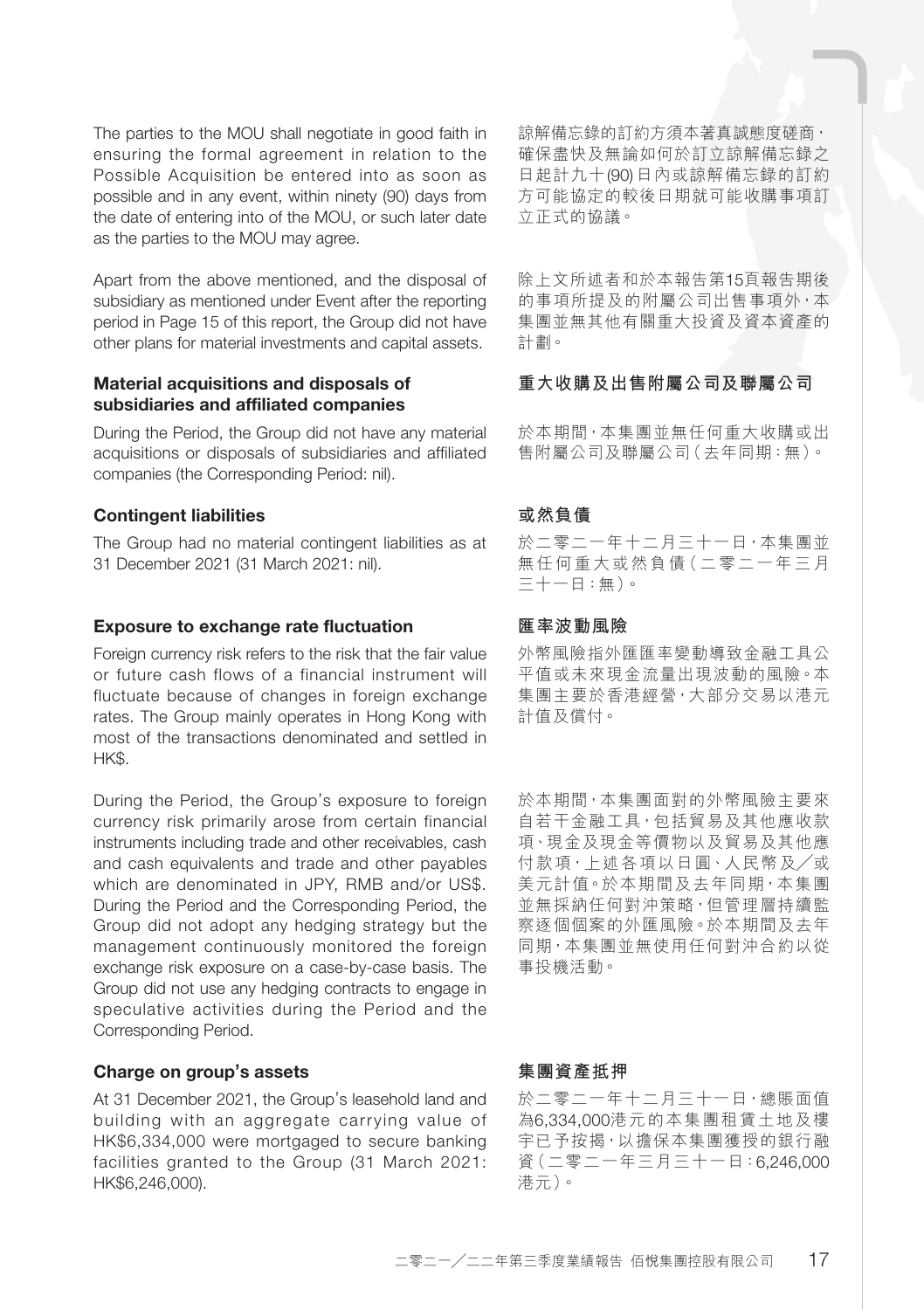## Information on employees

As at 31 December 2021, the Group had 42 employees (31 March 2021: 39) working in Hong Kong. Employees are remunerated according to their performance and work experience. On top of basic salary, commission, discretionary bonus and share option may be granted to eligible staff by reference to the Group's performance as well as individual's performance. The remuneration of the Directors for the Period amounted to approximately HK\$7,025,000 (the Corresponding Period: approximately HK\$3,775,000).

## **Dividend**

The Board does not recommend the payment of dividend for the Period (the Corresponding Period: Nil).

#### Use of Proceeds

The ordinary share(s) of the Company (the "Shares") were listed on GEM on 31 May 2018. The net proceeds from the listing of the Shares on GEM (the "Listing") (after deducting the underwriting fees and related expenses) amounted to approximately HK\$57.9 million. The net proceeds were fully utilised in FY2021.

#### Principal risks and uncertainties

The business operations and results of the Group may be affected by various factors, some of which are external causes and some are inherent to the business. The principal risks and uncertainties are summarised as follows:

# Principal risks and uncertainties facing the Group<br>本集團所面臨之主要風險及不明朗因素

- Failure to obtain new orders could materially affect the Group's financial performance
- 無法取得新訂單或會對本集團之財務 表現造成重大影響
- The Group relies on the performance of senior management team
- 

# **有關僱員的資料**

於二零二一年十二月三十一日,本集團於 香港聘用42名 僱 員( 二 零 二 一 年 三 月 三十一日:39名)。僱員酬金乃根據彼等的 表現及工作經驗釐定。除基本薪金外,經 參考本集團的業績及個人表現後,合資格 員工亦可能獲授予佣金、酌情花紅及購股 權。本期間的董事酬金約為7,025,000港元 (去年同期:約3,775,000港元)。

## **股息**

董事會不建議派付本期間的股息(去年同 期:無)。

#### **所得款項用途**

本公司普通股(「股份」)於二零一八年五 月三十一日在 GEM 上市。股份於 GEM 上 市(「上市」)所得款項淨額(經扣除包銷費 用及相關開支後)約為57,900,000港元。於 二零二一財年,所得款項淨額已獲悉數使 用。

## **主要風險及不確定性**

本集團之業務營運及業績可能受多項因素 影響,當中有部分為外部因素,有部分則 為與業務有關的固有因素。主要風險及不 明朗因素概述如下:

#### Directors' approach to addressing these risks and uncertainties **本集團所面臨之主要風險及不明朗因素 董事處理該等風險及不明朗因素的方法**

- The Group has constantly built up good relationships with key customers and actively solicited new customers
- 本集團一直與主要客戶建立良好關係,並積極與 新客戶接洽
- The Group has constantly provided training to senior management team to enhance their performance
- 本集團依賴其高級管理團隊的表現 本集團一直提供培訓予高級管理團隊,以改善彼 等的表現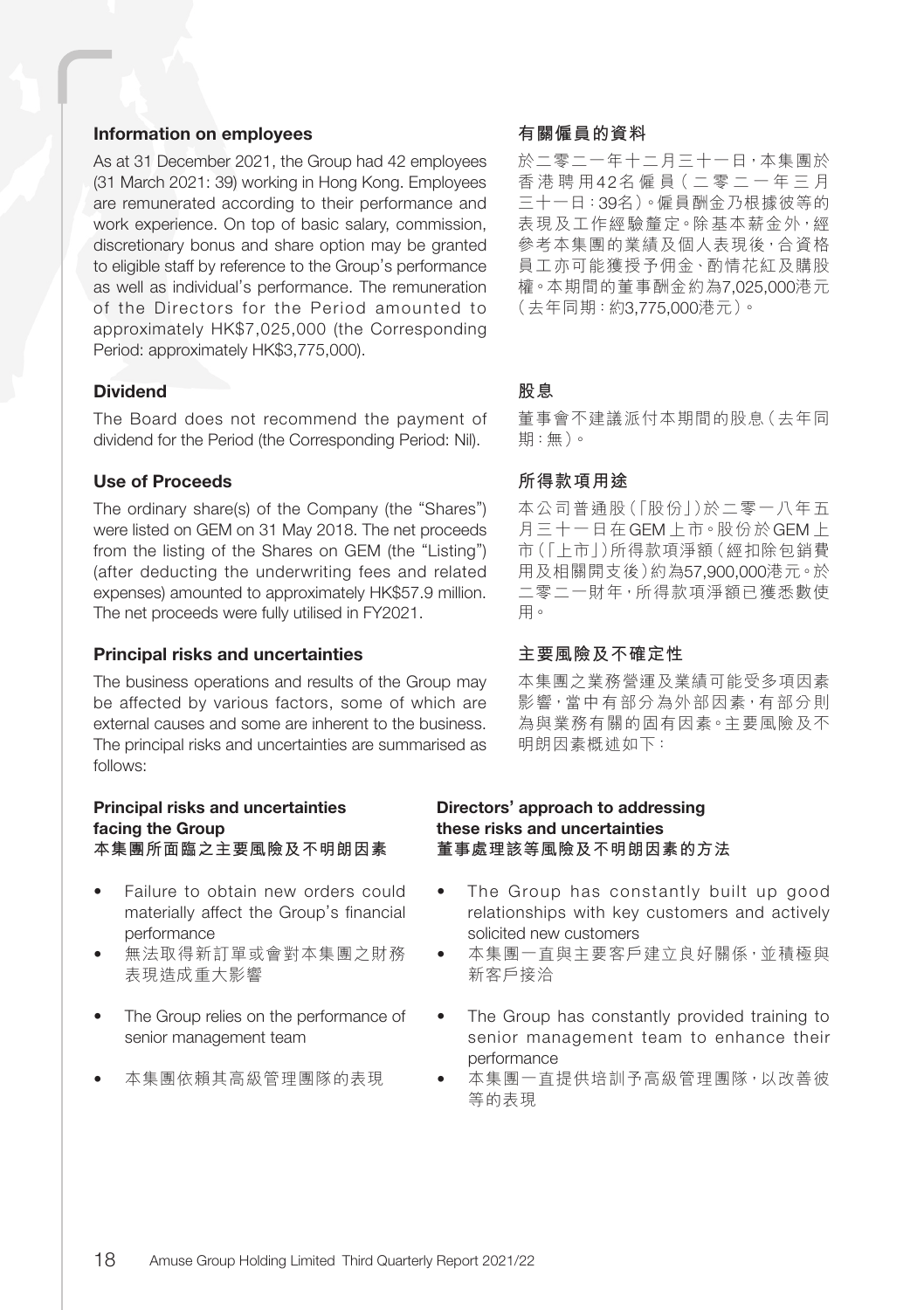- Ineffective quality control over the suppliers and products may result in negative impact on the business and operation of the Group
- 對供應商及產品的品質控制無效可能導 致對本集團業務及營運造成不利影響
- The Group may be exposed to delays and/or defaults of payments by customers which would adversely affect cash flows or financial results
- 本集團可能面對客戶延遲及╱或違約 付款的情況,該情況會對其現金流量 或財務業績產生不利影響
- Failure to renew existing license rights and/or obtain new license rights for own licensed toys will have adverse impact on financial performance on the Group
- 未能為自家特許玩具續期現有特許權 及╱或取得新的特許權將對本集團之 財務表現產生不利影響

# Outlook

The Group will make steady progress in accordance with the plans formulated before the Listing and its actual operational conditions, so as to facilitate effective implementation of the business objectives of the Company and bring benefits from it.

The Board will proactively seek potential business opportunities and explore the possibility to expand the Group's network not limited to ACG figure toys market, that will broaden the sources of income of the Group and enhance value to the Shareholders.

In the future, the Board believes that the Group will achieve another breakthrough in terms of its business performance by leveraging on its advantages, in particular with its wide variety of high-end toys product.

- The Group has professional and well trained engineer team to working closely and timely with suppliers in order to maintain its product in high standard of quality
- 本集團擁有訓練有素的專業工程師團隊,其與供 應商及時密切合作,以維持其產品的高品質標準
- The Group only offer credit period for customers with long term relationship and well credit record. Most of the customers are traded on cash basis
- 本集團僅向擁有長期關係及信貸記錄良好的客 戶提供信貸期。多數客戶以現金交易
- The Group has a dedicated team to work closely with existing licenser, obtained outstanding results in the joint events with the licensers. The Group has kept up good relationship and also developing new relationship with potential new licensers in the market
- 本集團擁有專門團隊與現有特許人密切合作,在 與特許人的聯合活動中取得出色成果。本集團在 維護良好關係的同時,亦與市場上的潛在新特許 人發展新關係

## **展望**

本集團將根據上市前擬定之計劃及實際運 作情況穩步推進有利於本公司業務目標的 有效實施並為其帶來益處。

董事會將積極尋求潛在商機並探索將本集 團之網絡擴展至ACG手辦玩具市場以外, 以擴大本集團的收入來源及為股東增值。

在未來,董事會相信,透過善用其優勢(尤 其是其高端玩具產品種類眾多),本集團 的業務表現將達成另一個突破。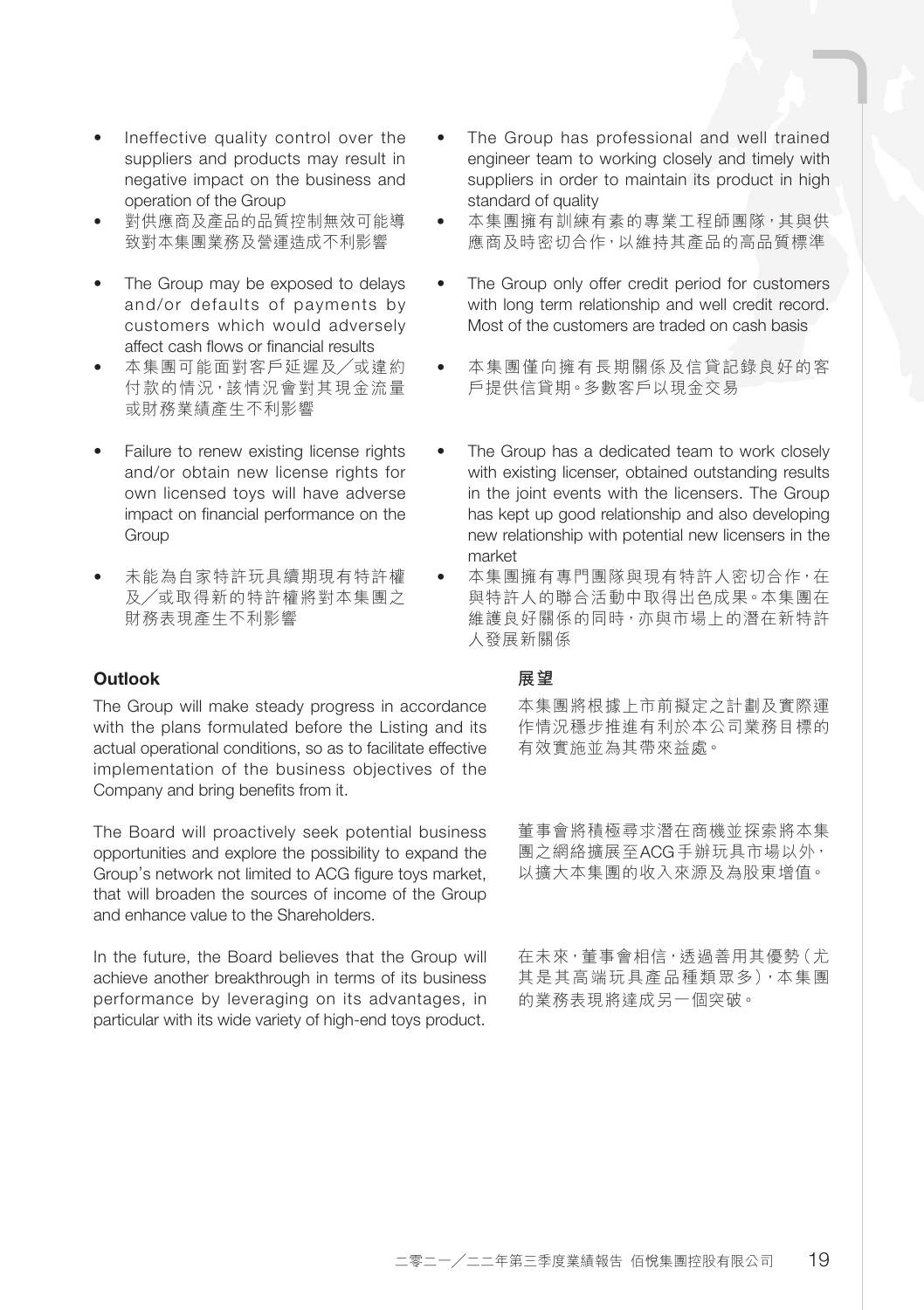# OTHER INFORMATION

# Interests and Short Positions of Directors and Chief Executive in the Shares, Underlying Shares and Debentures of the Company

As at 31 December 2021, the interests or short positions of the Directors and chief executive of the Company in the shares, underlying shares and debentures of the Company or any of its associated corporations (within the meaning of Part XV of the Securities and Futures Ordinance (the "SFO"), Chapter 571), which were required to be notified to the Company and the Stock Exchange pursuant to Divisions 7 and 8 of Part XV of the SFO (including interests or short positions which they are taken or deemed to have under such provisions of the SFO), or which were required, pursuant to Section 352 of the SFO, to be entered in the register referred to therein, or which were required, pursuant to Rules 5.46 to 5.67 of the GEM Listing Rules relating to securities transactions by directors to be notified to the Company and the Stock Exchange, were as follows:

# 其他資料

# **董事及主要行政人員於本公司股份、相 關股份及債權證中的權益及淡倉**

於二零二一年十二月三十一日,董事及本 公司主要行政人員於本公司或其任何相聯 法團(定義見第571章證券及期貨條例(「證 券及期貨條例」)第XV 部)的股份、相關股 份及債權證中,擁有根據證券及期貨條例 第XV 部第7及8分部須知會本公司及聯交 所的權益或淡倉(包括彼等根據證券及期 貨條例有關條文被當作或視為擁有的權益 或淡倉),或根據證券及期貨條例第352條 須記錄於該條例所指登記冊的權益或淡倉, 或根據有關董事進行證券交易的GEM 上 市規則第5.46至5.67條須知會本公司及聯 交所的權益或淡倉如下:

Percentage of

|        | <b>Name of Director</b><br>董事姓名                                                                                                                                                                                 | Nature of interest/<br><b>Holding capacity</b><br>權益性質/控股身份 |     | Number of<br>ordinary<br>shares held<br>所持普通股數目                                                               | issued share<br>capital of<br>the Company<br>佔本公司已發行<br>股本的百分比<br>(Note 1)<br>(附註1) |
|--------|-----------------------------------------------------------------------------------------------------------------------------------------------------------------------------------------------------------------|-------------------------------------------------------------|-----|---------------------------------------------------------------------------------------------------------------|-------------------------------------------------------------------------------------|
|        | Mr. Li Wai Keung ("Mr. Li") (Note 1)<br>李偉強先生(「李先生」)(附註1)                                                                                                                                                       | Interest of a controlled corporation<br>受控法團權益              |     | 180,800,000 (L)<br>(Note 2, 3)<br>(附註2、3)                                                                     | 18.08%                                                                              |
| Notes: |                                                                                                                                                                                                                 |                                                             | 附註: |                                                                                                               |                                                                                     |
| 1.     | As at 31 December 2021, the Company issued ordinary<br>share capital was HK\$10,000,000 divided into<br>1,000,000,000 Shares of HK\$0.01 each.                                                                  |                                                             | 1.  | 於二零二一年十二月三十一日,本公司之<br>已發行普通股本為10,000,000港元(分為<br>1,000,000,000股每股面值0.01港元之股<br>份)。                            |                                                                                     |
| 2.     | Mr. Li is wholly and beneficially interested in the said<br>shares through his wholly owned Company, Infinite Force<br>Holdings Ltd ("Infinite Force"), which is the beneficial<br>owner of 180,800,000 Shares. |                                                             | 2.  | 李先生透過其全資擁有公司Infinite Force<br>Holdings Ltd (「Infinite Force」) (為<br>180,800,000股股份的實益擁有人)於上述<br>股份中擁有全資及實益權益。 |                                                                                     |
| 3.     | The letter "L" denotes the person's long position in the                                                                                                                                                        |                                                             | 3.  | 字母「L」指該人士於股份之好倉。                                                                                              |                                                                                     |

Shares.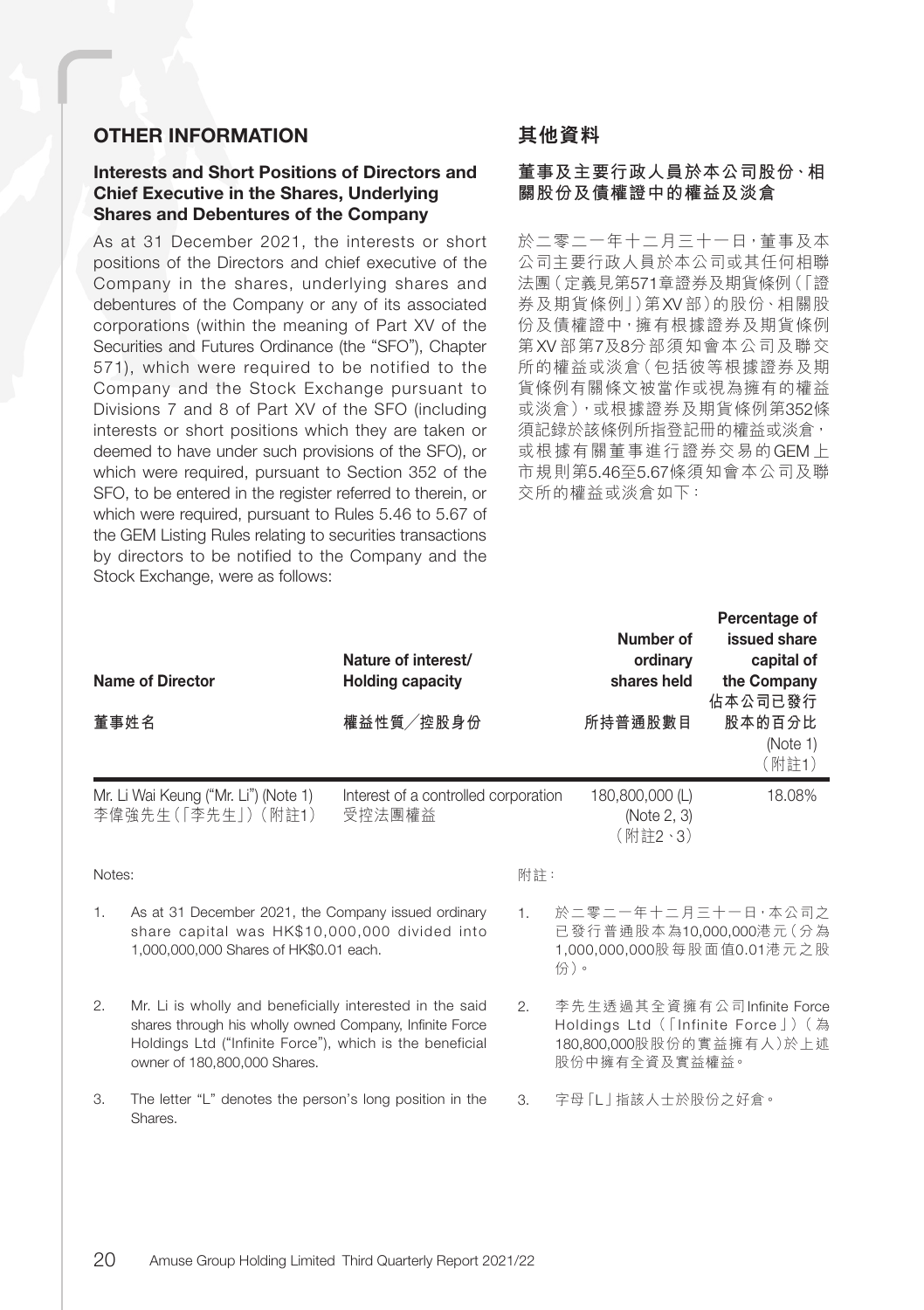Save as disclosed above, as at 31 December 2021, none of the Directors or chief executive of the Company had any other interest or a short position in the shares, underlying shares or debentures of the Company or any of its associated corporations (within the meaning of Part XV of the SFO) that was required to be recorded in the register kept by the Company under Section 352 of the SFO, or as otherwise notified to the Company and the Stock Exchange pursuant to Rule 5.46 of the GEM Listing Rules.

## Interests and Short Positions of Substantial Shareholders in the Shares, Underlying Shares and Debentures of the Company

As at 31 December 2021, person (other than the Directors) who had interests or short positions in the shares and underlying shares of the Company, being 5% or more of the Company's issued share capital, was recorded in the register required to be kept under section 336 of the SFO were as follows:

除上文所披露者外,於二零二一年十二月 三十一日,董事或本公司主要行政人員概 無於本公司或其任何相聯法團(定義見證 券及期貨條例第XV 部)的股份、相關股份 或債權證中擁有根據證券及期貨條例第 352條的規定須記入本公司存置的登記冊 內的任何其他權益或淡倉;或根據GEM上 市規則第5.46條須知會本公司及聯交所的 任何其他權益或淡倉。

#### **主要股東於本公司股份、相關股份及債 權證中的權益及淡倉**

於二零二一年十二月三十一日,除董事外, 根據證券及期貨條例第336條須予存置之 登記冊所記錄,持有佔本公司已發行股本 5% 或以上之本公司股份及相關股份之權 益或淡倉的人士載列如下:

| Name of Shareholders                           | Nature of interest/<br><b>Holding capacity</b> | Number of<br>ordinary<br>shares held      | Percentage of<br>issued share<br>capital of<br>the Company<br>佔本公司已發行 |
|------------------------------------------------|------------------------------------------------|-------------------------------------------|-----------------------------------------------------------------------|
| 股東姓名/名稱                                        | 權益性質/控股身份                                      | 所持普通股數目                                   | 股本的百分比<br>(Note 1)<br>(附註1)                                           |
| Infinite Force                                 | Beneficial owner<br>實益擁有人                      | 180,800,000 (L)<br>(Note 2, 3)<br>(附註2、3) | 18.08%                                                                |
| Ms. Fong Wing Yan ("Ms. Fong")<br>方頴茵女士(「方女士」) | Interest of spouse<br>配偶權益                     | 180,800,000 (L)<br>(Note 4)<br>(附註4)      | 18.08%                                                                |
| Star Unicorn International Limited             | Beneficial owner<br>實益擁有人                      | 74,536,000 (L)                            | 7.45%                                                                 |
| Ms. Lam Hoi Yan<br>林凱恩女士                       | Beneficial owner<br>實益擁有人                      | 65,000,000 (L)                            | 6.50%                                                                 |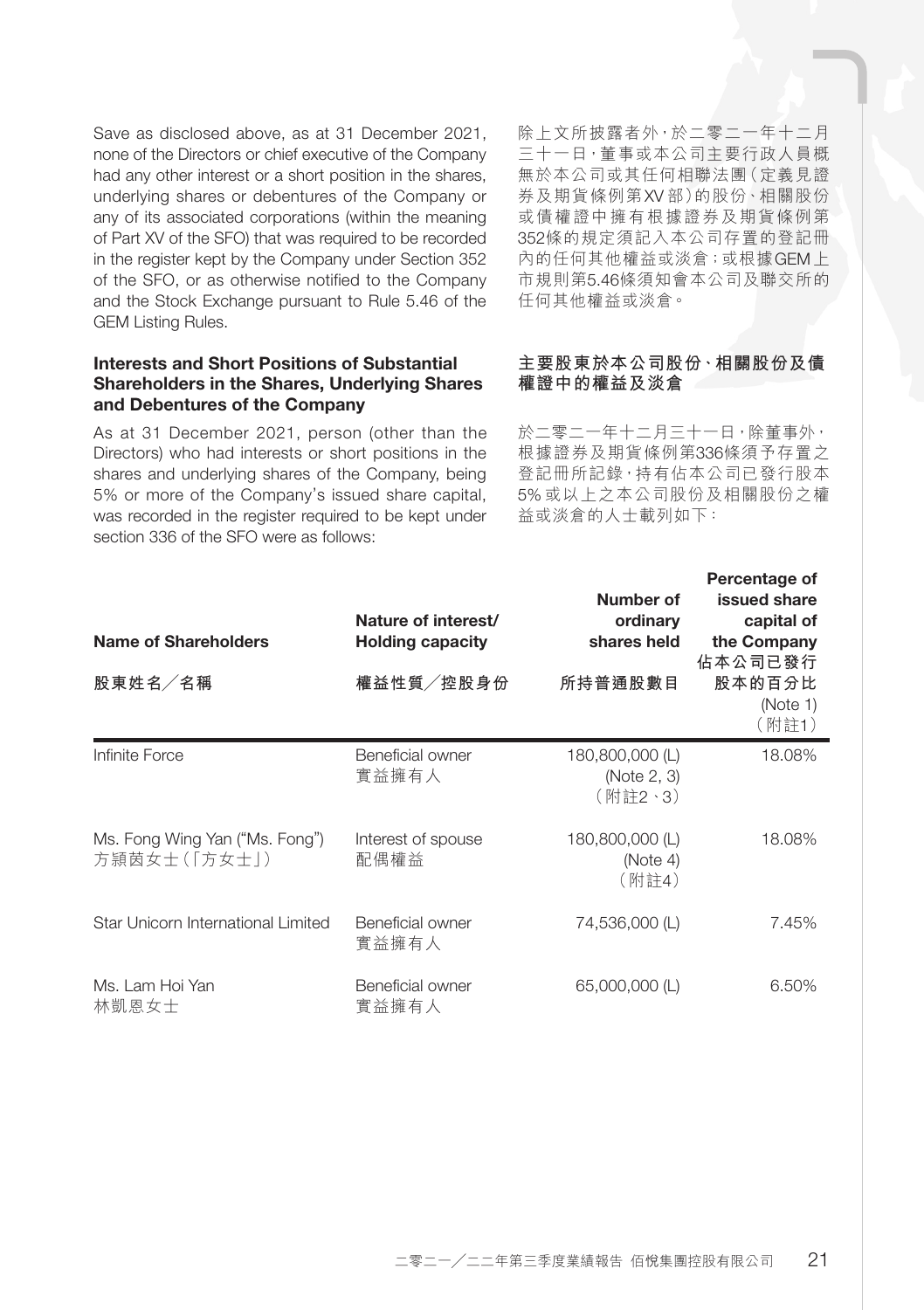#### Notes:

- 1. As at 31 December 2021, the Company issued ordinary share capital was HK\$10,000,000 divided into 1,000,000,000 Shares of HK\$0.01 each.
- 2. Infinite Force, a company incorporated in the British Virgin Islands on 18 October 2016 and an investment holding company, is wholly and beneficially owned by Mr. Li who is the chairman and an executive Director of the Company. Therefore, Mr. Li is deemed to be interested in the 180,800,000 Shares held by Infinite Force by virtue of his 100% shareholding interest in Infinite Force.
- 3. The letter "L" denotes the person's long position in the Shares.
- 4. Ms. Fong is the spouse of Mr. Li. She is deemed to be interested in the Shares in which Mr. Li is interested under Part XV of the SFO.

# Purchase, sale or redemption of listed securities of the Company

The Company had not redeemed any of its ordinary shares during the Period. Neither the Company nor any of its subsidiaries had purchased or sold any of the Company's ordinary shares during the Period.

# Directors' and controlling shareholders' interest in competing business

None of the Directors, the directors of the Company's subsidiaries, the Company's controlling shareholders, or any of their respective close associates, as defined in the GEM Listing Rules, has interest in any business that competes or may compete, either directly or indirectly, with the businesses of the Group or has any other conflict of interests with the Group (other than being a Director and/or a director of its subsidiaries and their respective associates) during the Period.

## Directors' securities transactions

The Company has adopted a code of conduct regarding securities transactions by the Directors on terms no less exacting than the required standard of dealings set out in Rules 5.48 to 5.67 of the GEM Listing Rules. The Company had made specific enquiry of all the Directors and the Company was not aware of any non-compliance with the required standard of dealings regarding securities transactions by the Directors during the Period.

附註:

- 1. 於二零二一年十二月三十一日,本公司之 已發行普通股本為10,000,000港元(分為 1,000,000,000股每股面值0.01港元之股 份)。
- 2. Infinite Force為一間於二零一六年十月十八 日在英屬維爾京群島註冊成立之投資控股 公司,其由本公司主席兼執行董事李先生 全資實益擁有。因此,由於李先生於Infinite Force 擁有100% 股權, 彼被視為於 Infinite Force 持有之180,800,000股股份中擁有權 益。
- 3. 字母「L」指該人士於股份之好倉。
- 4. 方女士為李先生之配偶。根據證券及期貨 條例第XV 部,彼被視為於李先生擁有權益 之股份中擁有權益。

#### **購**買、出售**或**贖回本公司上市證券

於本期間,本公司並無贖回任何其普通股。 於本期間,本公司及其任何附屬公司概無 購買或出售本公司任何普通股。

#### **董事及控股股東於競爭業務的權益**

於本期間,董事、本公司附屬公司的董事、 本公司控股股東或任何彼等各自的緊密聯 繫人(定義見GEM 上市規則)概無於與本 集團業務(不論直接或間接)競爭或可能 競爭的任何業務擁有權益或與本集團產生 任何其他利益衝突(除作為董事及╱或其 附屬公司之董事及彼等各自的聯繫人外)。

#### **董事進行證券交易**

本公司已採納董事進行證券交易的操守守 則,其條款不遜於GEM 上市規則第5.48至 5.67條所載交易規定標準。本公司已向全 體董事作出具體查詢,且本公司並不知悉 於本期間董事在進行證券交易時有任何不 遵守相關交易規定標準的情況。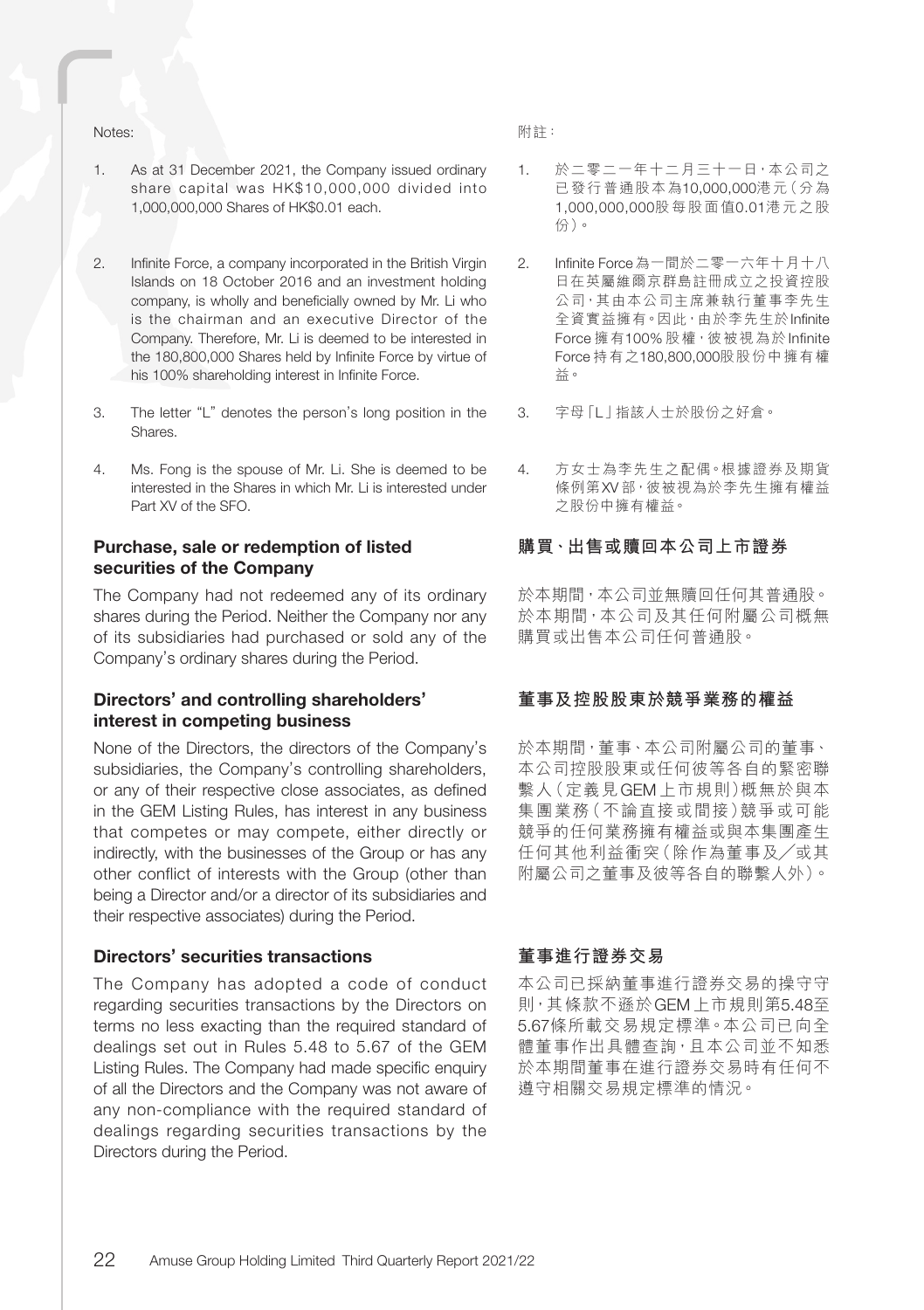#### Interests of the Compliance Adviser

In accordance with Rule 6A.19 of the GEM Listing Rules, the Company has appointed Ample Capital Limited ("Ample Capital") to be the compliance adviser. As informed by Ample Capital, neither Ample Capital nor any of its directors or employees or close associates, has or may have, any interest in the share capital of the Company or any member of the Group (including options or rights to subscribe for such securities), which is required to be notified to the Company pursuant to Rule 6A.32 of the GEM Listing Rules, except for the compliance adviser agreement entered into between the Company and Ample Capital dated 31 May 2018.

#### Share Option Scheme

The Company's share option scheme (the "Share Option Scheme") was approved by a resolution of the Company's shareholders passed on 11 May 2018. The principal terms of the Share Option Scheme, a summary of which is set out in Appendix VI to the Prospectus, are in compliance with the provisions under Chapter 23 of the GEM Listing Rules.

As of 31 December 2021 and up to the date of this report, there were no options granted, exercised, lapsed or cancelled under the Share Option Scheme. There was no outstanding share option not yet exercised under the Share Option Scheme.

#### Corporate governance practice

The Company has applied the principles and code provisions in the Corporate Governance Code and Corporate Governance Report (the "Code") as set out in Appendix 15 to the GEM Listing Rules. In the opinion of the Board, the Company has complied with the Code during the Period except for the deviation from the code provision A.2.1 of the Code. Mr. Li is the chairman of the Board and the chief executive officer of the Company and he has been managing the Group's business and supervising the overall operations of the Group since 2004. The Directors consider that vesting the roles of the chairman of the Board and the chief executive officer of the Company in Mr. Li is beneficial to the management and business development of the Group and will provide a strong and consistent leadership to the Group. The Board will continue to review and consider splitting the roles of the chairman of the Board and the chief executive officer at a time when it is appropriate and suitable by taking into account the circumstances of the Group as a whole.

# **合規顧問的權益**

根據GEM 上市規則第6A.19條,本公司已 委任豐盛融資有限公司(「豐盛融資」)為 合規顧問。誠如豐盛融資所告知,豐盛融 資及其任何董事或僱員或緊密聯繫人概無 於本公司或本集團旗下任何成員公司的股 本(包括可認購該等證券的購股權或權利) 中擁有或可能擁有根據GEM 上市規則第 6A.32條須知會本公司的任何權益,惟本 公司與豐盛融資所訂立日期為二零一八年 五月三十一日的合規顧問協議除外。

#### **購股權計劃**

本公司購股權計劃(「購股權計劃」)乃由 本公司股東於二零一八年五月十一日通過 的一項決議案批准。購股權計劃的主要條 款概述於招股章程附錄六,並符合GEM上 市規則第23章的條文。

於二零二一年十二月三十一日及直至本報 告日期,概無購股權計劃項下的購股權已 授出、行使、失效或註銷。概無購股權計劃 項下尚未行使的購股權。

#### **企業管治常規**

本公司已應用GEM 上市規則附錄十五所 載的企業管治守則及企業管治報告(「守 則」)的原則及守則條文。董事會認為,本 公司於本期間一直遵守守則,惟偏離守則 的守則條文第A.2.1條除外。李先生為本公 司董事會主席兼行政總裁,彼自二零零四 年起一直管理本集團的業務及監督本集團 的整體營運。董事認為,李先生兼任本公 司董事會主席與行政總裁兩職對本集團的 管理及業務發展有利,並將為本集團提供 強勢和貫徹的領導。董事會將繼續檢討及 考慮於適當時候區分董事會主席與行政總 裁的職務,並以本集團整體情況作為考量。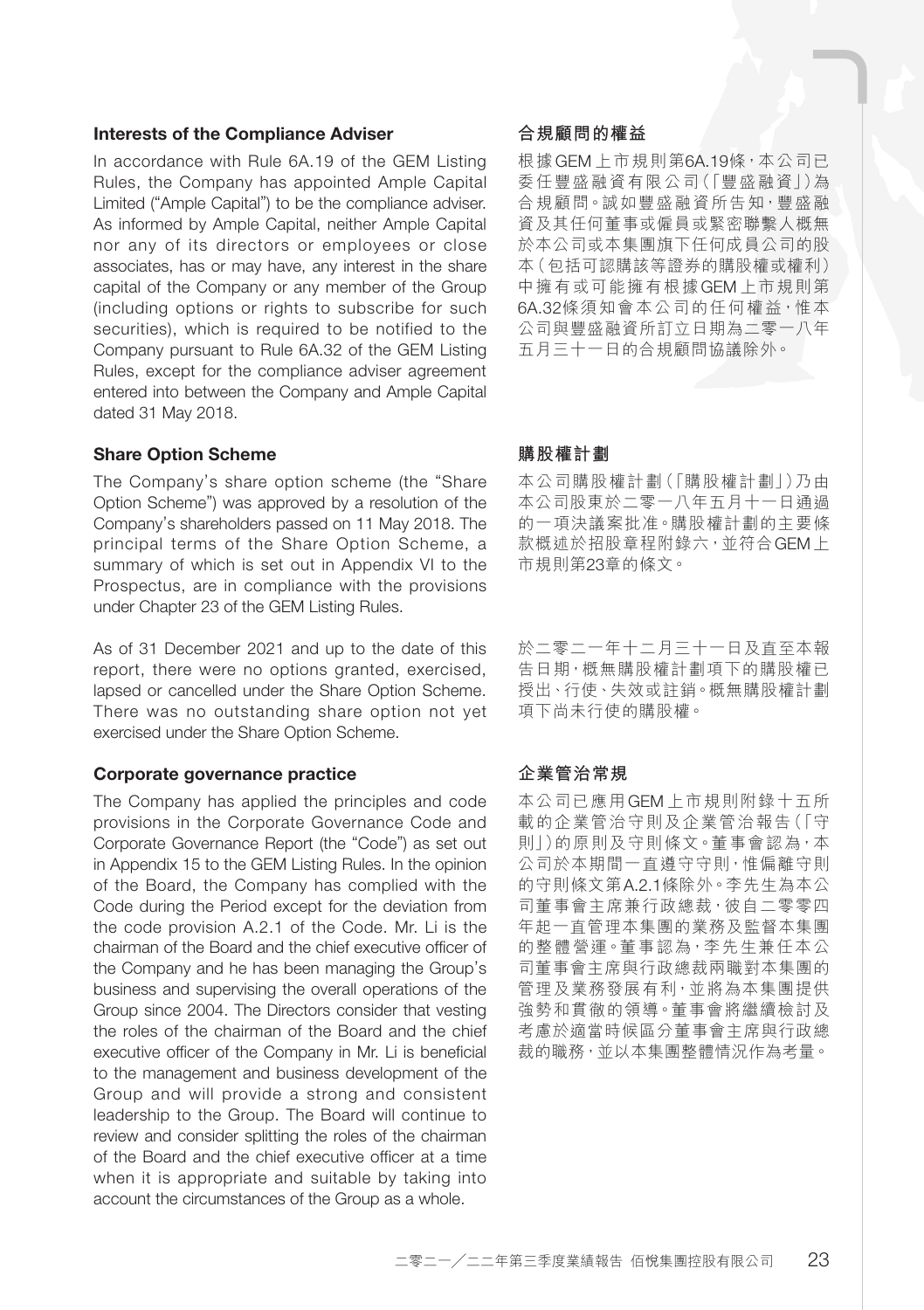# Audit committee

The Audit Committee has reviewed the unaudited condensed consolidated financial statements for the nine months ended 31 December 2021 of the Group with the management and is of the view that such unaudited condensed consolidated financial statements complied with the applicable accounting standards, the requirements under the GEM Listing Rules and other applicable legal requirements, and that adequate disclosures had been made.

| By order of the Board                                                  | 承董事會命            |
|------------------------------------------------------------------------|------------------|
| <b>Amuse Group Holding Limited</b>                                     | 佰悅集團控股有限公司       |
| Li Wai Keung                                                           | 主席兼執行董事          |
| Chairman and Executive Director                                        | 李偉強              |
| Hong Kong, 11 February 2022                                            | 香港,二零二二年二月十一日    |
| As at the date of this report, the Board composition is<br>as follows: | 於本報告日期·董事會成員如下:  |
| Chairman and executive Director:                                       | 主席兼執行董事:         |
| Mr. Li Wai Keung                                                       | 李偉強先生            |
| <b>Executive Directors:</b>                                            | 執行董事:            |
| Mr. To Hoi Pan                                                         | 杜海斌先生            |
| Ms. Lee Kwai Fong                                                      | 李桂芳女十            |
| Non-executive Directors:                                               | 非執行董事:           |
| Mr. Lee Ming Yeung Michael                                             | 李明揚先生            |
| (appointed on 30 September 2021)                                       | (於二零二一年九月三十日獲委仟) |
| Mr. Wei Qing                                                           | 魏青先生             |
| (appointed on 30 September 2021)                                       | (於二零二一年九月三十日獲委任) |
| Mr. Chu Wai Tak                                                        | 朱偉德先生            |
| (appointed on 1 December 2021)                                         | (於二零二一年十二月一日獲委仟) |
| Independent non-executive Directors:                                   | 獨立非執行董事:         |
| Ms. Chow Chi Ling Janice                                               | 周緻玲女士            |
| Mr. Yu Pui Hang                                                        | 余沛恒先生            |
| Ms. Ren Hongyan                                                        | 任紅燕女士            |
| Ms. Kwok Wai Ling                                                      | 郭惠玲女十            |
| (appointed on 1 December 2021)                                         | (於一零-一年十-月一日獲委仟) |

# **審核委員會**

本集團截至二零二一年十二月三十一日止 九個月的未經審核簡明綜合財務報表已由 審核委員會及管理層審閱,且彼等認為有 關未經審核簡明綜合財務報表符合適用會 計準則、GEM上市規則規定及其他適用法 律規定,並且已作出充足的披露。